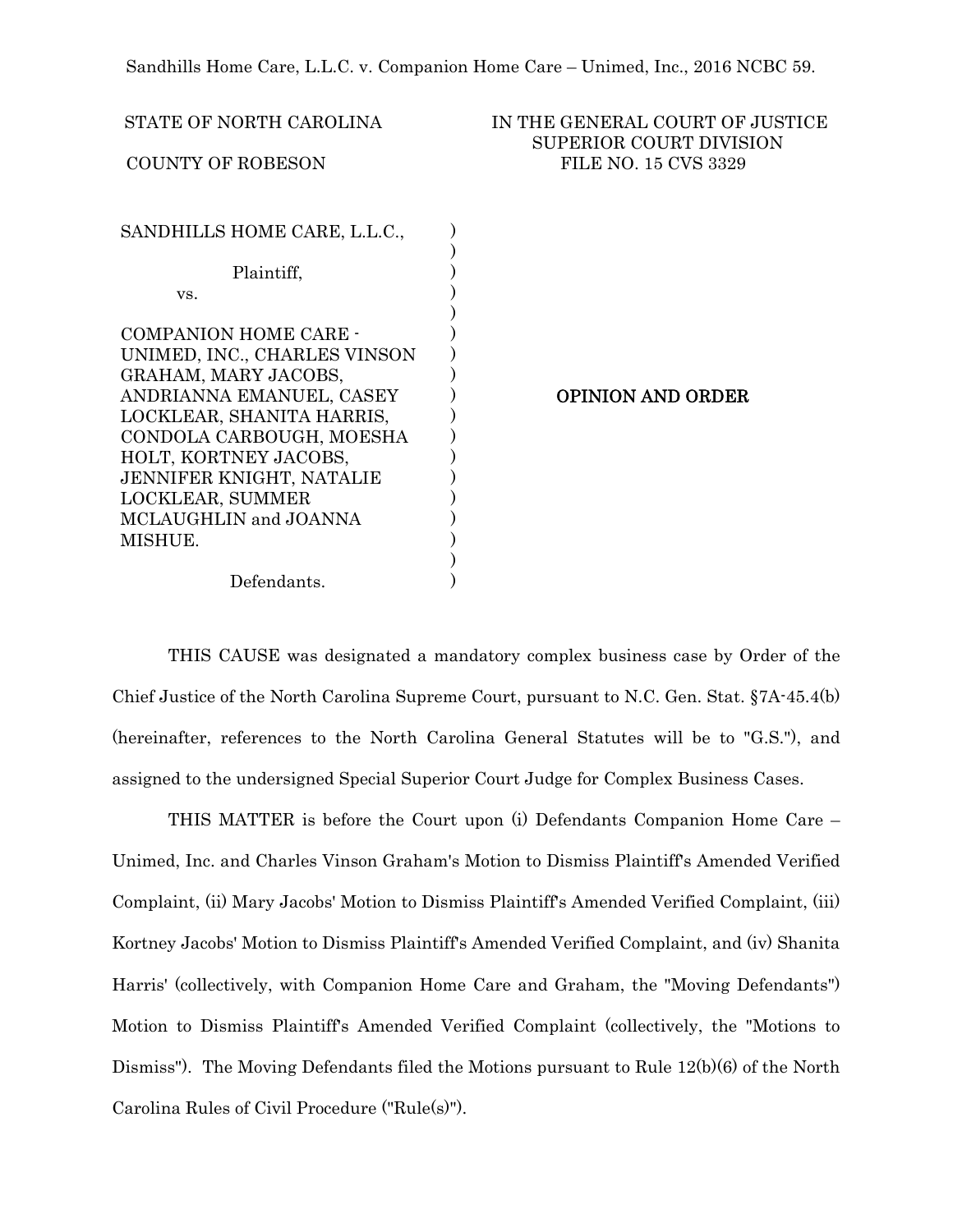THE COURT, having considered the Motions, briefs in support of and in opposition to the Motions, appropriate matters of record, and the arguments of counsel at the hearing on the Motions, concludes as stated herein.

Van Camp, Meacham & Newman, PLLC, by Thomas M. Van Camp, for Plaintiff Sandhills Home Care, LLC.

Teague Campbell Dennis & Gorham, LLP, by Jennifer B. Milak, Leslie P. Lasher, and Justin G. May, for Defendants Companion Home Care – Unimed, Inc. and Charles Vinson Graham.

Locklear, Jacobs, Hunt & Brooks, by Grady L. Hunt, for Defendants Mary Jacobs, Shanita Harris, and Kortney Jacobs.

McGuire, Judge.

### FACTUAL AND PROCEDURAL BACKGROUND

1. Plaintiff Sandhills Home Care, LLC ("Plaintiff") is headquartered in Pembroke, North Carolina, and provides home health care to customers in and around Robeson County, North Carolina.1 Plaintiff provides home care to its customers within a radius of 100 miles from Pembroke, North Carolina.2

2. Defendant Companion Home Care-Unimed, Inc. ("Companion") is headquartered in Lumberton, North Carolina and is a "direct competitor of the Plaintiff,"3 providing the same home health care services as Plaintiff to customers in the same geographic area. Defendant Charles Vinson Graham ("Graham") is the President and owner of Companion.4

3. Plaintiff employs qualified individuals to provide its home health care services and its employees have "constant and direct contact with Plaintiff's customers at the customer's home or residence" and typically provide such care on a "one-on-one basis."5 The

 $1$  Am. Compl.  $\P$  1.

 $2$  *Id.* at  $\llbracket 20$ .

 $3$  *Id.* at  $\P$  2, 21.<br> $4$  *Id.* at  $\P$  3.

<sup>5</sup> Am. Compl. ¶ 18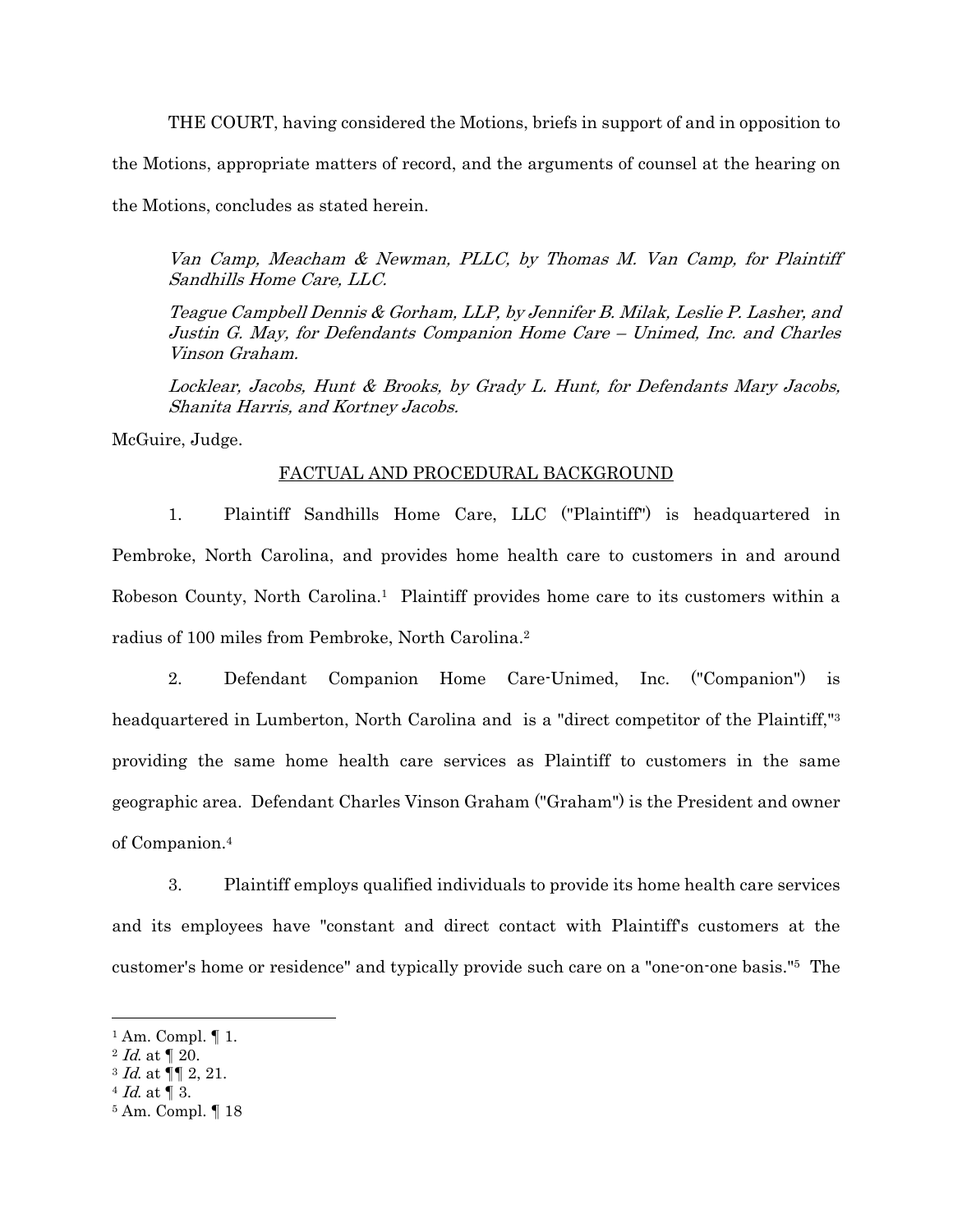employees "develop over time a strong bond, both professionally and personally" with Plaintiff's customers.<sup>6</sup> Plaintiff alleges that because of this strong bond, it requires its employees to enter into employment agreements that contain restrictive covenants prohibiting the employees from competing with Plaintiff, from soliciting Plaintiff's customers following termination of employment, and from inducing Plaintiff's employees to terminate employment with Plaintiff.7 Plaintiff required employees to sign one of two different employment agreements as a condition of employment: the At-Will Employment Agreement ("At-Will Agreement")8 or the Non-Compete Agreement ("Non-Compete Agreement").9 The restrictive covenants in the At-Will Agreement provide as follows:

# COVENANT NOT TO COMPETE.

(b) Employee hereby covenants and agrees that, for a period of one (1) year following the termination of his/her employment relationship with Employer, for whatever reason, whether voluntary or involuntary, and for cause or no cause, he/she shall not directly or indirectly, on behalf of himself or any other person, company, or entity:

(i) work for, provide services for, consult with, or otherwise assist any individual or entity who is in the home health or personal care business competing with the Employer. This covenant not to compete shall be limited to any county in North Carolina where Employer is providing services at the time of Employee's separation;

(ii) solicit the sale of, sell, or otherwise provide any services that are similar to or competitive with services offered by Employer, to any person, company or entity which was a client or a potential client of Employer for such services and with whom Employee had direct contact with during the two (2) years prior to Employee's separation;

(iii) solicit, attempt to persuade or communicate with any client of Employer or any potential client of Employer with whom Employee had direct contact with during the two (2) years prior to Employee's separation of employment with Employer, to discontinue, limit or otherwise interfere with business relationship between Employer and said client(s).

 $^{6}$  *Id.*<br> $^{7}$  *Id.* at ¶ 19.

<sup>8</sup> Am. Compl. Exhs. A-C.

<sup>9</sup> Id., Exhs. D-K.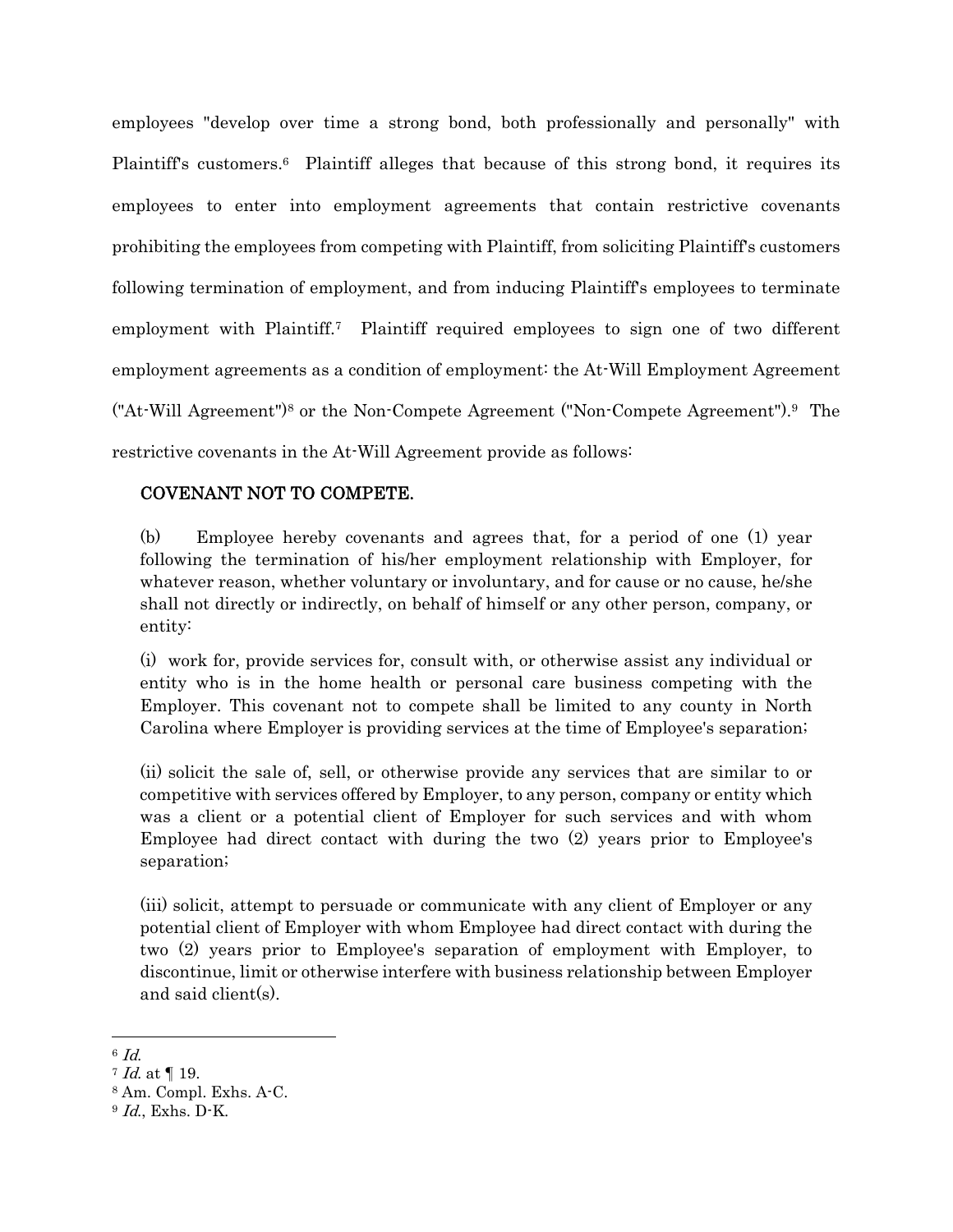NON-INDUCEMENT. Employee understands that any attempt on the part of Employee to induce others to leave Employer's employ, or any effort by Employee to interfere with Employer's relationship with other employees would be harmful and damaging to Employer. Therefore, Employee expressly agrees that during the term of employment, and for a period of one (1) year thereafter, he/she will not in any way, directly or indirectly, (1) induce or attempt to induce any employee to quit employment with Employer; (2) interfere or disrupt Employer's relations with other employees; (3) solicit or entice any person employed with Employer. In the event that Employee does employ an employee of Employer in violation of this Agreement, Employer shall have the right to seek and obtain a Temporary Restraining Order, ex parte, and other injunctive or equitable relief as is necessary to protect its interests.

4. The restrictive covenants in the Non-Compete Agreement provide as

follows:

NON-COMPETE COVENANT. Worker will not compete with Sandhills Home Care for a period of one (1) year after Worker's separation from Sandhills Home Care within the geographical area that defined by a 100 mile radius of Sandhills Home Care, LLC, 401 E. Third Street, Ste. 3C, Pembroke, N.C, 28372.

Further, Worker agrees for a period of one (1) year from the date of Worker's separation from Sandhills Home Care not to perform any work or services for any customer or account for which Sandhills Home Care or its agents, including Worker, performed work or services during the six months preceding the date of Worker's separation.

NON-SOLICITATION COVENANT. For a period of one (1) year from and after termination of Worker's separation from Sandhills Home Care, Worker will not solicit or attempt to procure the customers, accounts, or business that are a part of the book of business of Sandhills Home Care at the date of Worker's separation from Sandhills Home Care. Worker further agrees for a period of one (1) year from and after Worker's separation not to solicit any prospective customer whom Worker or Sandhills Home Care (or its agents) has solicited within the six months immediately preceding separation.

Further, for a period of one (1) year after Worker's separation from Sandhills Home Care, Worker will not directly or indirectly solicit, induce, or attempt to induce any Worker of Sandhills Home Care to terminate his or her employment with Sandhills Home Care.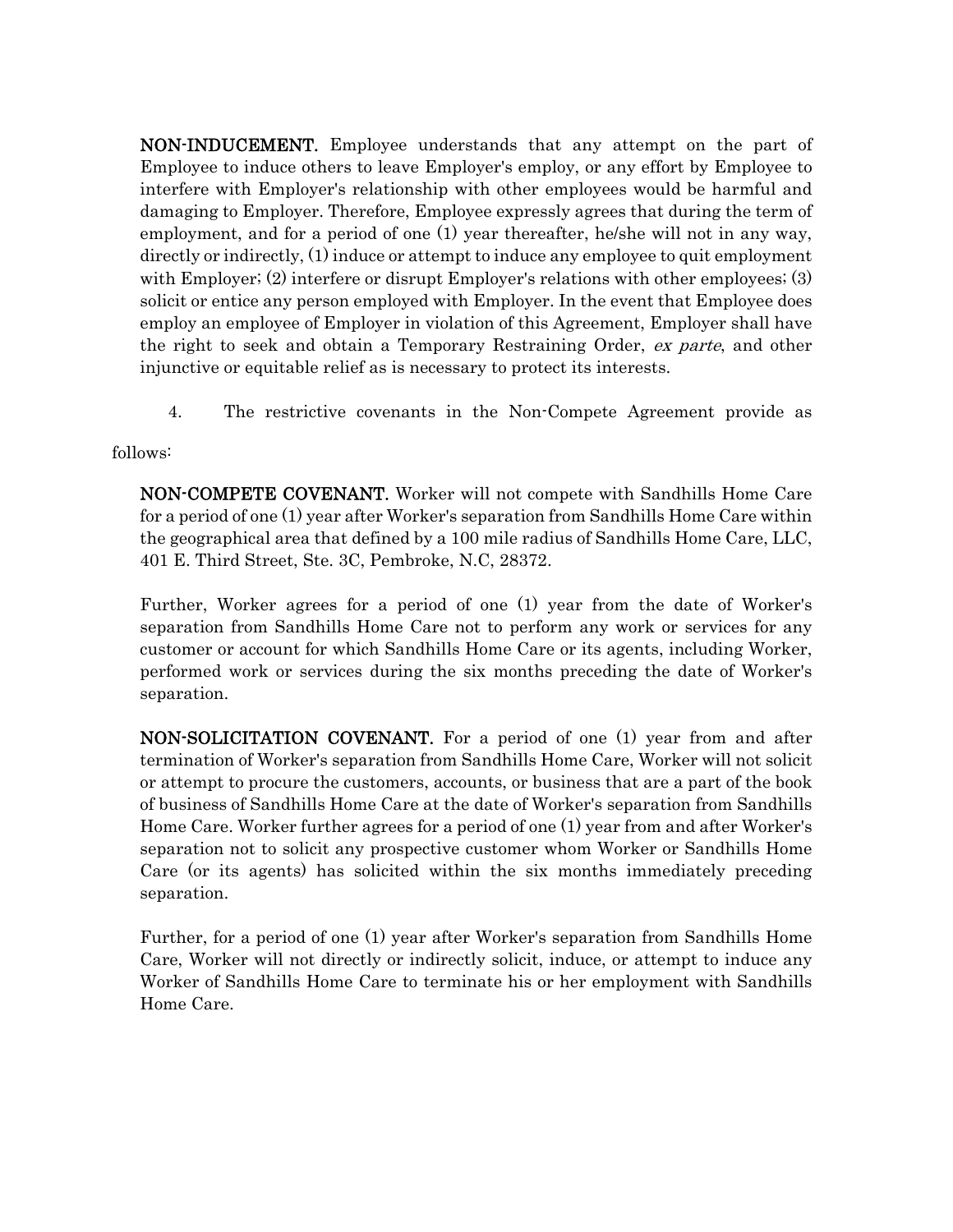5. Defendants Mary Jacobs, Casey Locklear, and Andrianna Emmanuel are former employees of Plaintiff. Mary Jacobs, Casey Locklear, and Andrianna Emmanuel executed the At-Will Agreement at the time they were hired by Plaintiff.10

6. Defendants Shanita Harris, Condola Carbough, Moesha Holt, Kortney Jacobs, Jennifer Knight, Natalie Locklear, Summer McLaughlin and Joanna Mishue are former employees of Plaintiff, who executed the Non-Compete Agreement at the time they were hired (collectively, the individual Defendants other than Companion Defendants, in any combination, are referred to as the "Former Employee Defendants").<sup>11</sup>

7. Plaintiff employed Mary Jacobs as an office manager, and Shanita Harris as a manager in training.12 Mary Jacobs and Shanita Harris had access to Plaintiff's confidential information regarding Plaintiff's customers and employees including "which [ ] employee was servicing each of the Plaintiff's customers" and the services Plaintiff was providing to its customers.13

8. Plaintiff employed Kourtney Jacobs, Casey Locklear, Shanita Harris, Condola Carbough, Moesha Holt, Jennifer Knight, Natalie Locklear, Summer McLaughlin, Joanna Mishue, and Adrianna Emmanuel as Certified Nursing Assistants or Patient Care Aides. Each of these individuals provided home health care services to Plaintiff's customers.<sup>14</sup>

9. Plaintiff alleges that in or around October 2015, Mary Jacobs and Shanita Harris conspired with Companion and Graham to solicit Plaintiff's employees to leave employment with Plaintiff and become employed with Companion.15 Plaintiff alleges that Former Employee Defendants terminated employment with Plaintiff, became employed by

<sup>10</sup> Am. Compl. ¶¶ 22-24.

<sup>&</sup>lt;sup>11</sup> *Id.* at  $\P\P$  25-27, 29-32.<br><sup>12</sup> *Id.* at  $\P$   $\mathbb{I}$  22, 25.

 $^{13}$  *Id.* <br> $^{14}$  *Id.* at ¶¶ 23-32.

<sup>15</sup> Am. Compl. ¶¶ 33-39.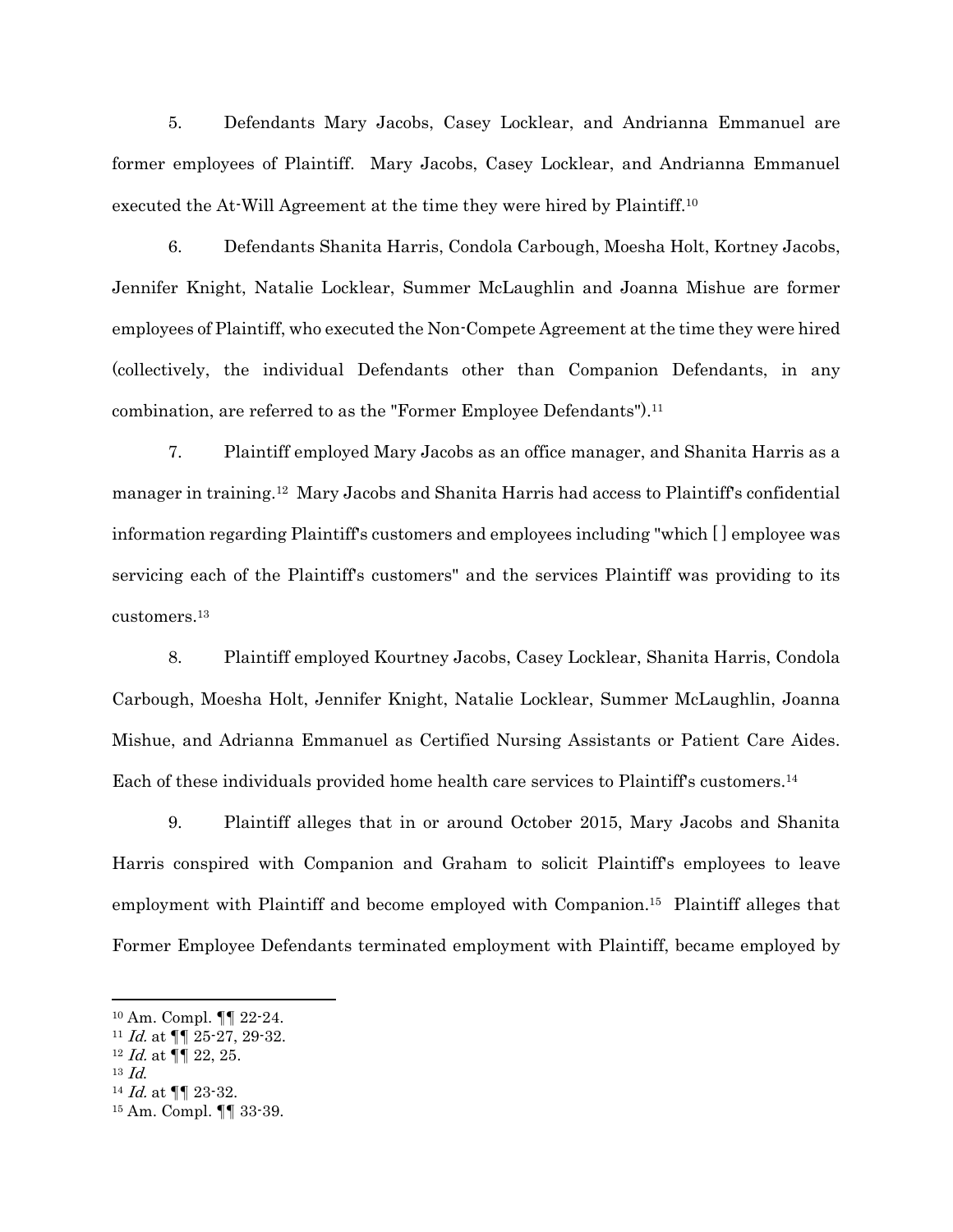Companion, and convinced the customers they serviced to switch providers from Plaintiff to Companion in a "plan or scheme to destroy the Plaintiff's business."16 Plaintiff alleges that the employees were successful in soliciting their customers because each "had a close personal and professional relationship with Plaintiff's customers."17 Plaintiff further alleges that "Defendants Graham and Companion were aware of the existence and terms of the individual Defendants' employment contracts with the Plaintiff and consciously and knowingly encouraged the individual Defendants to breach their contracts."18

10. Plaintiff subsequently sent letters to Graham seeking to determine whether the Former Employee Defendants had gone to work for Companion, but received no response.19 Plaintiff also sent letters to the Former Employee Defendants asking them if they had gone to work for Companion "in violation of their employment agreements Defendants did not respond to Plaintiff's letters.20 Former Employee Defendants did not respond to the letters.

11. On December 31, 2015, Plaintiff filed a Verified Complaint and Prayer for Injunctive Relief, and on February 24, 2016 Plaintiff filed an Amended Verified Complaint and Prayer for Injunctive Relief (the "Amended Complaint").21 The Amended Complaint made claims for breach of contract, tortious interference with contract, unfair and deceptive trade practices, misappropriation of trade secrets, breach of fiduciary duty, and conspiracy against the various Defendants, and sought a preliminary injunction against the Defendants. Counsel subsequently made appearances on behalf of Companion and Graham, and on behalf

 $16$  *Id.* at  $\P\P$  38-40.

 $17$  *Id.* at  $\sqrt{ }$  35.

 $18$  *Id.* at  $\P$  41.

<sup>19</sup> Id. at ¶¶ 45-47, Exhs. L-M.

<sup>&</sup>lt;sup>20</sup> Id. at  $\P\P$  48-49, Exh. N.<br><sup>21</sup> Plaintiff properly served all of the Defendants except Andrianna Emanuel with the Summons and the Complaint and the Amended Complaint. Accordingly, Emanuel is not a party to this lawsuit.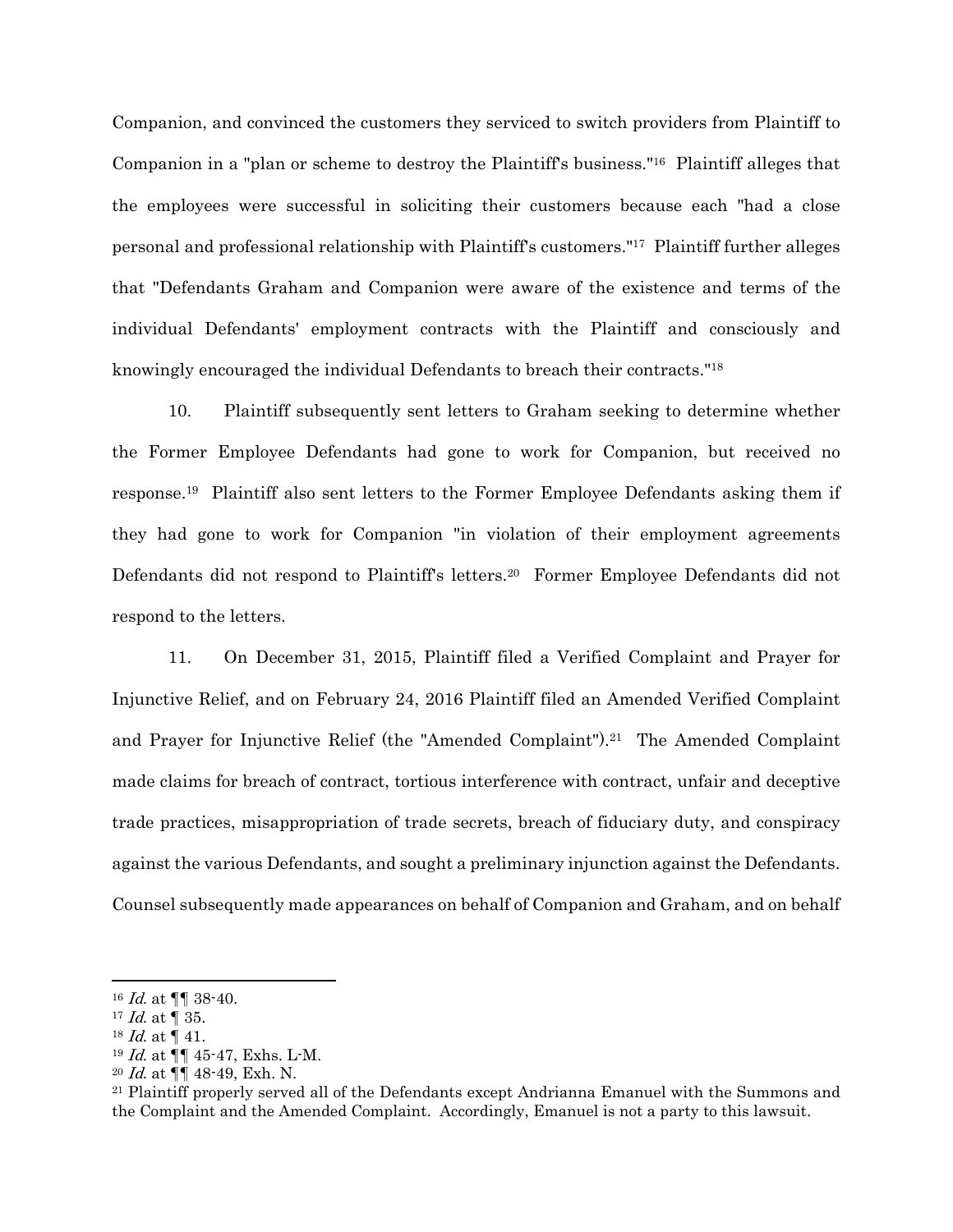of Mary Jacobs, Shanita Harris and Kourtney Jacobs. Casey Locklear, Condola Carbough, Moesha Holt, Jennifer Knight, Natalie Locklear, Summer McLaughlin and Joanna Mishue have not appeared in the case.

12. On March 21, 2016, the Court held a properly noticed hearing on Plaintiff's Motion for Preliminary Injunction. Casey Locklear, Condola Carbough, Moesha Holt, Jennifer Knight, Natalie Locklear, Summer McLaughlin and Joanna Mishue did not appear at the hearing. On March 23, 2016, the Court entered a Consent Preliminary Injunction against the Moving Defendants prohibiting them from soliciting Plaintiff's customers and from inducing Plaintiff's employees to terminate employment. On March 29, 2016, the Court entered a Preliminary Injunction against Casey Locklear, Condola Carbough, Moesha Holt, Jennifer Knight, Natalie Locklear, Summer McLaughlin and Joanna Mishue.

13. On March 11, 2016, Companion and Graham filed their Motion to Dismiss and Answer, and on March 28, 2016, Mary Jacobs, Shanita Harris and Kourtney Jacobs filed their Motions to Dismiss and Answers. The Motions have been fully briefed and are now ripe for determination.

#### **DISCUSSION**

14. Moving Defendants seek to dismiss the Amended Complaint pursuant to Rule 12(b)(6) for failure to state a claim upon which relief can be granted. When ruling on a 12(b)(6) motion to dismiss, the Court must determine "whether the complaint, when liberally construed, states a claim upon which relief can be granted on any theory." *Benton v. W. H. Weaver Constr. Co.*, 28 N.C. App. 91, 95, 220 S.E. 2d 417, 420 (1975). Such a motion should be granted only when the complaint, on its face, reveals (a) that no law supports the plaintiff's claim, (b) the absence of facts sufficient to form a viable claim, or (c) some fact which necessarily defeats the plaintiff's claim. Jackson v. Bumgardner, 318 N.C. 172, 175, 347 S.E.2d 743, 745 (1986). The Court treats the well-pleaded allegations in a complaint as true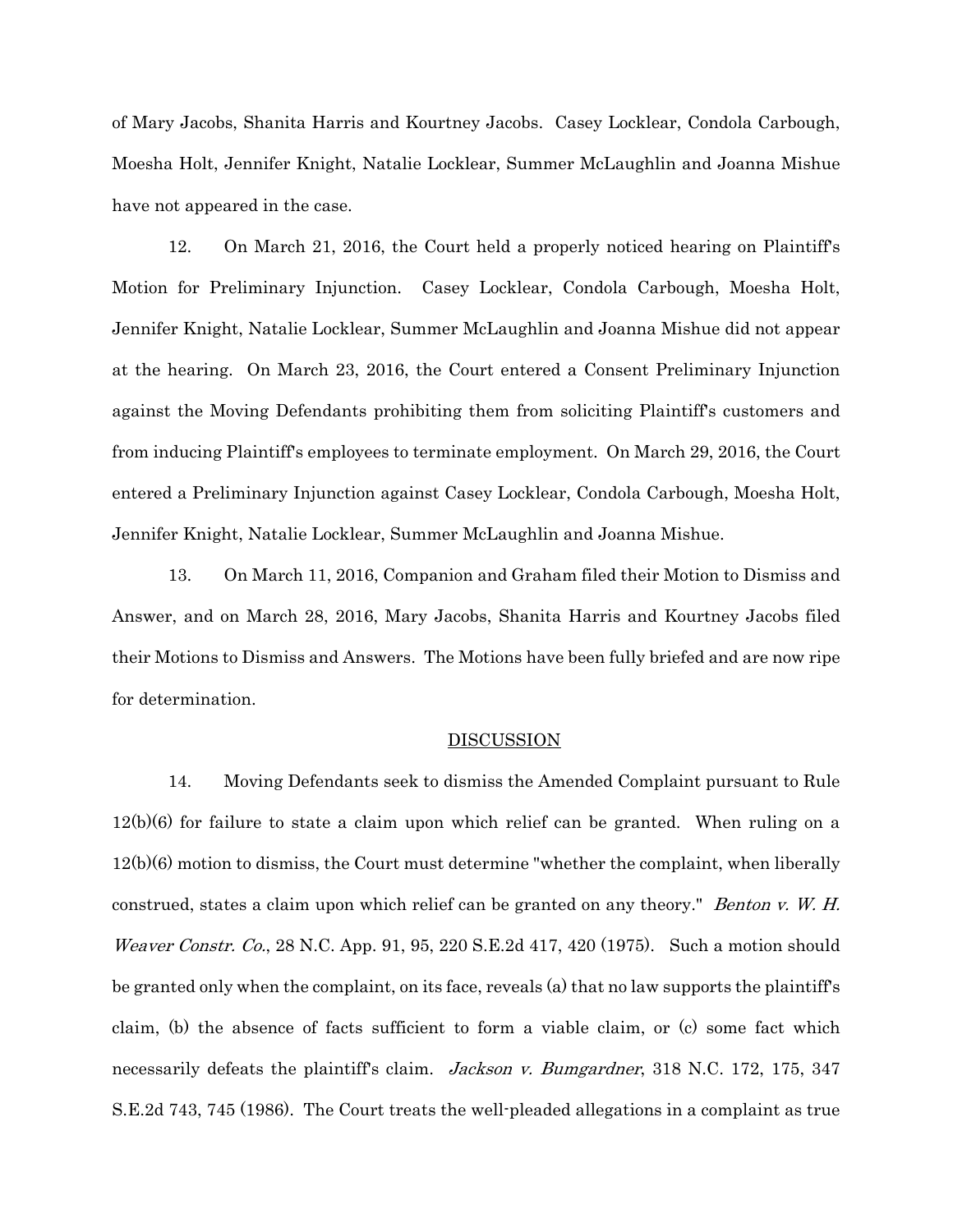and admitted in analyzing a  $12(b)(6)$  motion to dismiss. *Sutton v. Duke*, 277 N.C. 94, 98, 176 S.E.2d 161, 163 (1970). While facts and permissible inferences set forth in the complaint are analyzed in a light most favorable to the plaintiff, un-warranted conclusions of law or deductions of fact will not be deemed admitted. Ford v. Peaches Entm't Corp., 83 N.C. App. 155, 156, 349 S.E.2d 82, 83 (1986). The court may not consider material that not is mentioned, contained, or attached in or to the Complaint, or else this rule 12(b)(6) motion will be converted into a Rule 56 motion for summary judgment. Better Bus. Forms & Prods. v. Craver, 2007 NCBC LEXIS 34, \*8 (N.C. Super. Ct. 2007).

15. Plaintiff makes six separate claims for breach of contract against the Former Employee Defendants based upon the distinct obligations in the agreements regarding (a) restrictions on future employment and competition (the "Non-competition Restrictions"), (b) restrictions on solicitation of Plaintiff's clients (the "Non-solicitation Restrictions"), and (c) restrictions on the inducement of Plaintiff's employees to leave employment with Plaintiff (the "Non-inducement Restrictions"). Moving Defendants seek dismissal of all of the claims for breach of contract. The Court will address the Non-competition Restrictions, the Nonsolicitation Restrictions, and the Non-inducement Restrictions in turn.

### A. The Non-competition Restrictions.

16. Plaintiff alleges Mary Jacobs, Casey Locklear, and Andrianna Emmanuel each breached the Non-competition Restrictions of the At-Will Agreement (Count I), and that Shanita Harris, Condola Carbough, Moesha Holt, Kortney Jacobs, Jennifer Knight, Natalie Locklear, Summer McLaughlin and Joanna Mishue each breached the Non-competition Restrictions of the Non-Compete Agreement (Count II). Moving Defendants argue that the unreasonably broad scope of the time, territory, and future employment restrictions render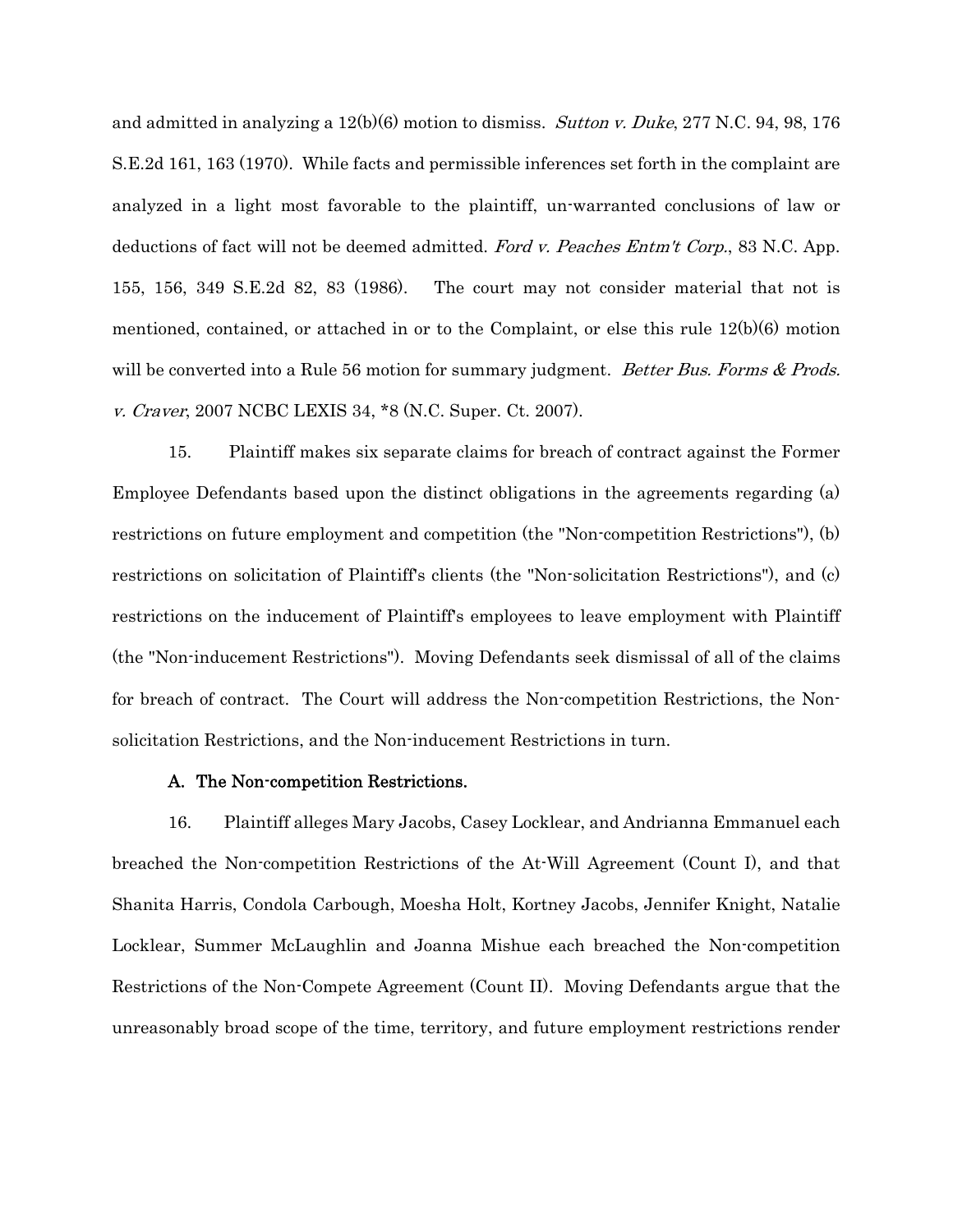the underlying employment contracts unenforceable.22 Plaintiff contends that the restrictive covenants are reasonable and enforceable.

17. North Carolina courts will enforce a covenant not to compete if it is: "(1) in writing;  $(2)$  reasonable as to [the] terms, time, and territory;  $(3)$  made a part of the employment contract; (4) based on valuable consideration; and (5) not against public policy." Triangle Leasing Co. v. McMahon, 327 N.C. 224, 228, 393 S.E.2d 854, 857 (1990); United Lab., Inc. v. Kuykendall, 322 N.C. 643, 649-50, 370 S.E.2d 375, 380 (1988). The reasonableness of a non-competition covenant is a matter of law for the court to decide. Medical Staffing Network, Inc. v. Ridgway, 194 N.C. App. 649, 655, 670 S.E.2d 321, 327 (2009). The party seeking enforcement of a restrictive covenant has the burden of proving its reasonableness. Id.

18. Since time and territory each affect the reasonableness of a restrictive covenant, the Court must review them in tandem. Farr Associates, Inc. v. Baskin, 138 N.C. App. 276, 280, 530 S.E.2d 878, 881 (2000) ("A longer period of time is acceptable where the geographic restriction is relatively small, and vice versa."). In the absence of an express geographic territory restriction, a court can enforce a restriction prohibiting a former employee from soliciting customers or clients. Whittaker Gen. Med. Corp., 324 N.C. at 528-29, 379 S.E.2d at 828 (relying on Kuykendall and enforcing a noncompetition agreement that included client-based restrictions for 24 months without any expressly defined geographical territory other than the employee's sales territory at the time of termination); Triangle Leasing Co., 327 N.C. at 229, 393 S.E.2d at 857-58 (enforcing noncompetition agreement restricting an employee for 24 months from soliciting employer clients in areas in which the employer operates without any expressly defined geographical territory). No matter how the

<sup>22</sup> Companion Br. Supp. of Mot. to Dis. p. 5.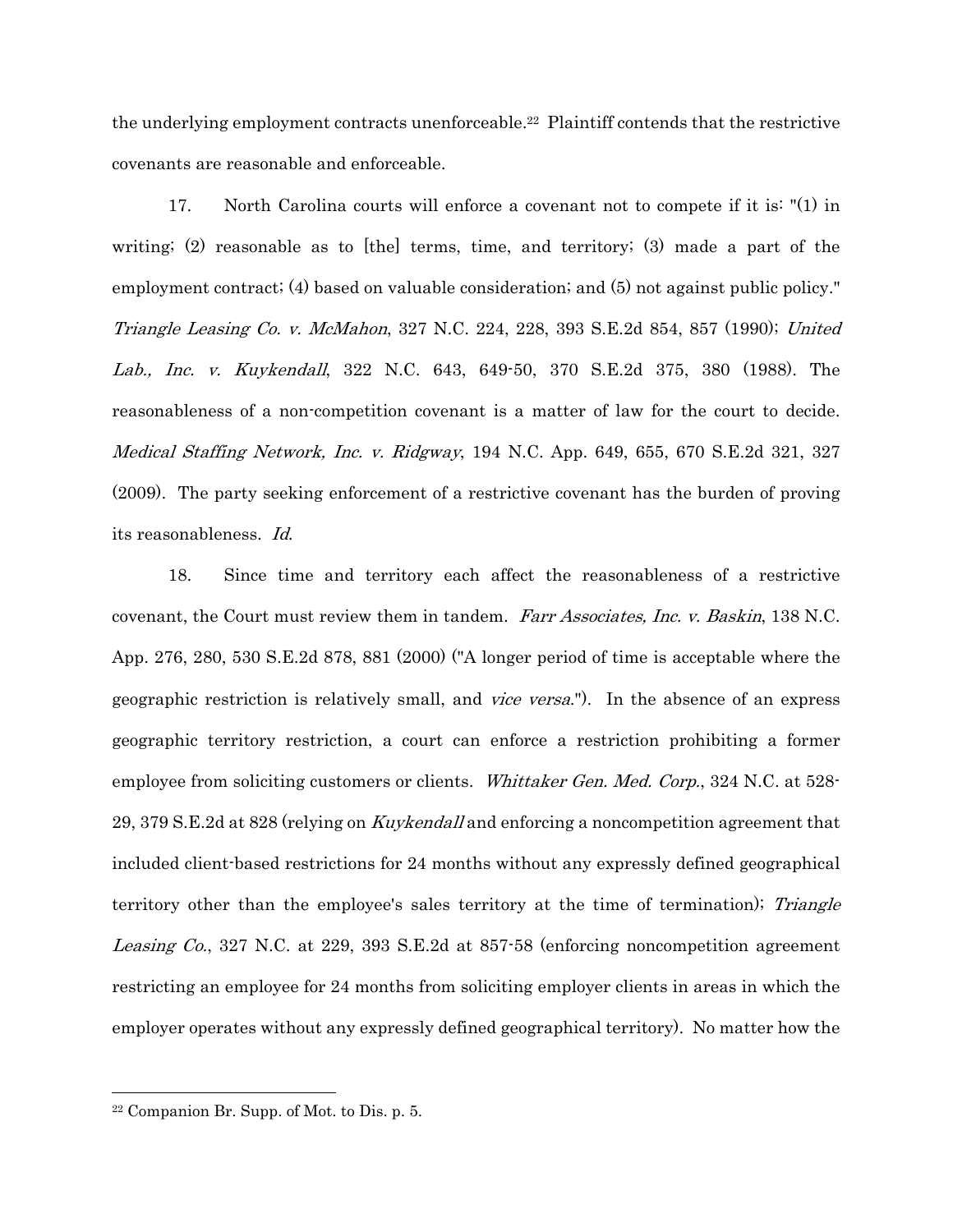territorial restriction is delineated, it can be no greater than is reasonably necessary to protect the legitimate business interests of the employer. Manpower of Guilford County, Inc. v. Hedgecock, 42 N.C. App. 515, 521, 257 S.E.2d 109, 114 (1979).

19. The "protection of customer relationships and goodwill against misappropriation by departing employees is well recognized as a legitimate protectable interest of the employer," *Kuykendall*, 322 N.C. at 651, 370 S.E.2d at 381, particularly where the nature of the employment brings "the employee in personal contact with patrons or customers of the employer, or enable[s] [the employee] to acquire valuable information as to the nature and character of the business and the names and requirements of the patrons or customers." A.E.P. Indus., Inc. v. McClure, 308 N.C. 393, 408, 302 S.E.2d 754, 763 (1983); Harwell Enters., Inc. v. Heim, 276 N.C. 475, 480, 173 S.E.2d 316, 320 (1970); Med. Staffing Network, Inc., 194 N.C. App. at 656, 670 S.E.2d at 327.

- i. The At-Will Agreement.
- 20. The Non-competition Restriction in the At-Will Agreement provides as follows:

(b) Employee hereby covenants and agrees that, for a period of one (1) year following the termination of his/her employment relationship with Employer, for whatever reason, whether voluntary or involuntary, and for cause or no cause, he/she shall not directly or indirectly, on behalf of himself or any other person, company, or entity:

(i) work for, provide services for, consult with, or otherwise assist any individual or entity who is in the home health or personal care business competing with the Employer. This covenant not to compete shall be limited to any county in North Carolina where Employer is providing services at the time of Employee's separation.

21. Moving Defendants argue that prohibiting the employees subject to the At-

Will Agreement from "work[ing] for, provid[ing] services for, consult[ing] with, or otherwise assist[ing]" is overly broad because it effectively prohibits the Former Employee Defendants from obtaining employment with any other company in the home health business in any North Carolina county in which the Plaintiff provides services.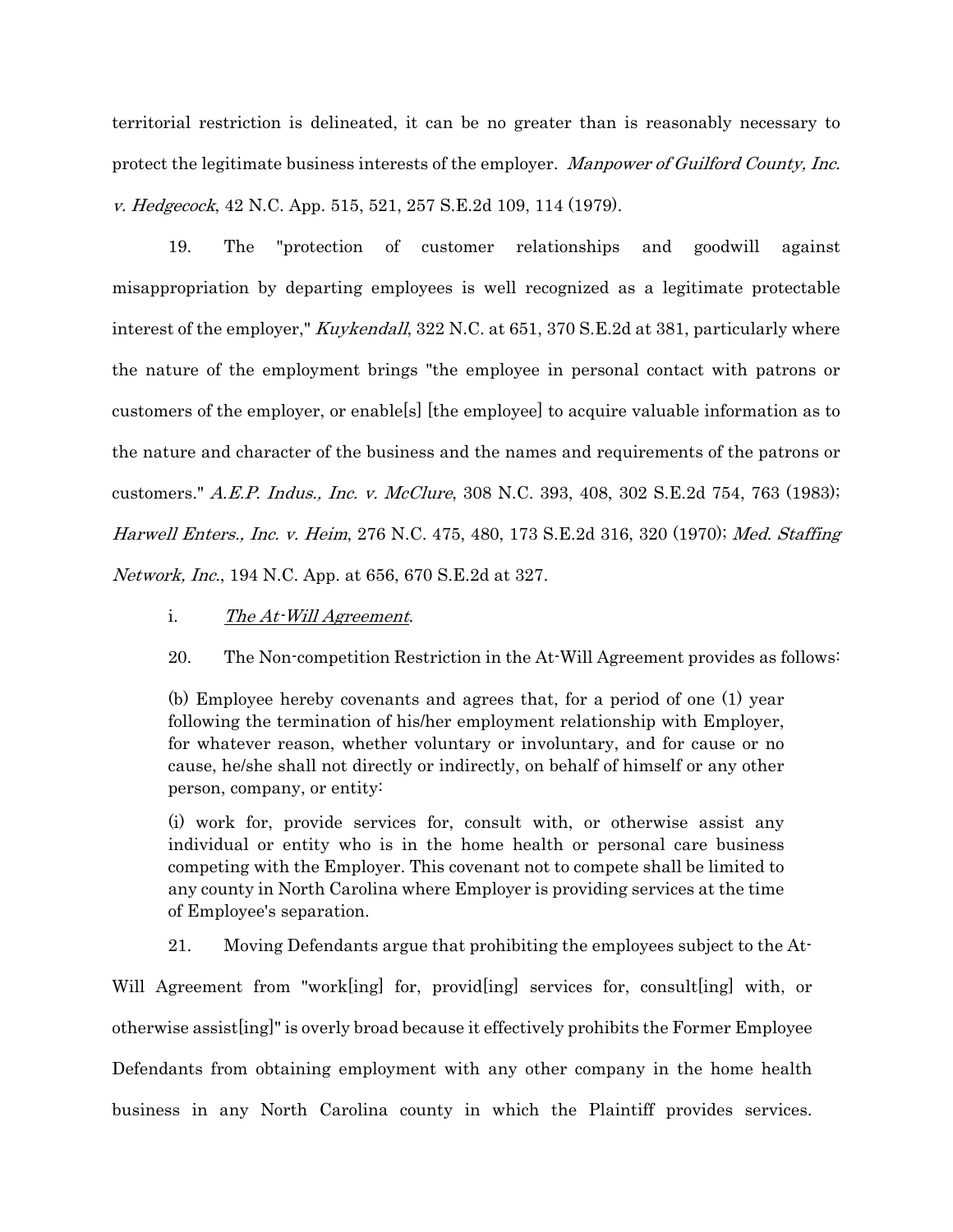Covenants that restrict an employee from working for in any capacity or providing services of any type to competitors, and are not restricted to prohibiting the employee from performing the same type of work or services, are unreasonable. *Medical Staffing* Network, Inc., 194 N.C. App. at 656, 670 S.E.2d at 327 ("[R]estrictive covenants are unenforceable where they prohibit the employee from engaging in future work that is distinct from the duties actually performed by the employee."); VisionAIR, Inc. v. James, 167 N.C. App. 504, 508-509, 606 S.E.2d 359, 362-63 (2004) ("Under this covenant James would not merely be prevented from engaging in work similar to that which he did for VisionAIR at VisionAIR competitors; James would be prevented from doing even wholly unrelated work at any firm similar to VisionAIR."); Hartman v. W.H. Odell & Assocs., 117 N.C. App. 307, 317, 450 S.E.2d 912, 920 (1994) (noting that an overly broad noncompetition agreement banning any association with competitors was unreasonable because it would prevent one from working even as a custodian for any "entity" which provided the same services as the former employer).

22. Plaintiff counters that section  $(b)(i)$  of the Non-competition Restriction should be read as incorporating the provision of section (b)(ii) that prohibits Former Employee Defendants from "otherwise provid[ing] any services that are similar to or competitive with services offered by Employer." Plaintiff argues that read in this fashion, section (b)(i) only prohibits the Former Employee Defendants providing services that are "similar to or competitive" with the services offered by Plaintiff.<sup>23</sup> Plaintiff's suggested construction, however, does not square with the structure of the covenants. Sections  $(b)(i)$ and (b)(ii) are separate restrictions, addressing different subjects, and each section is capable of being interpreted independent of the other's existence. As each provision

<sup>23</sup> Pl.'s Br. Opp. to Companion Mot. to Dismiss pp. 8-9.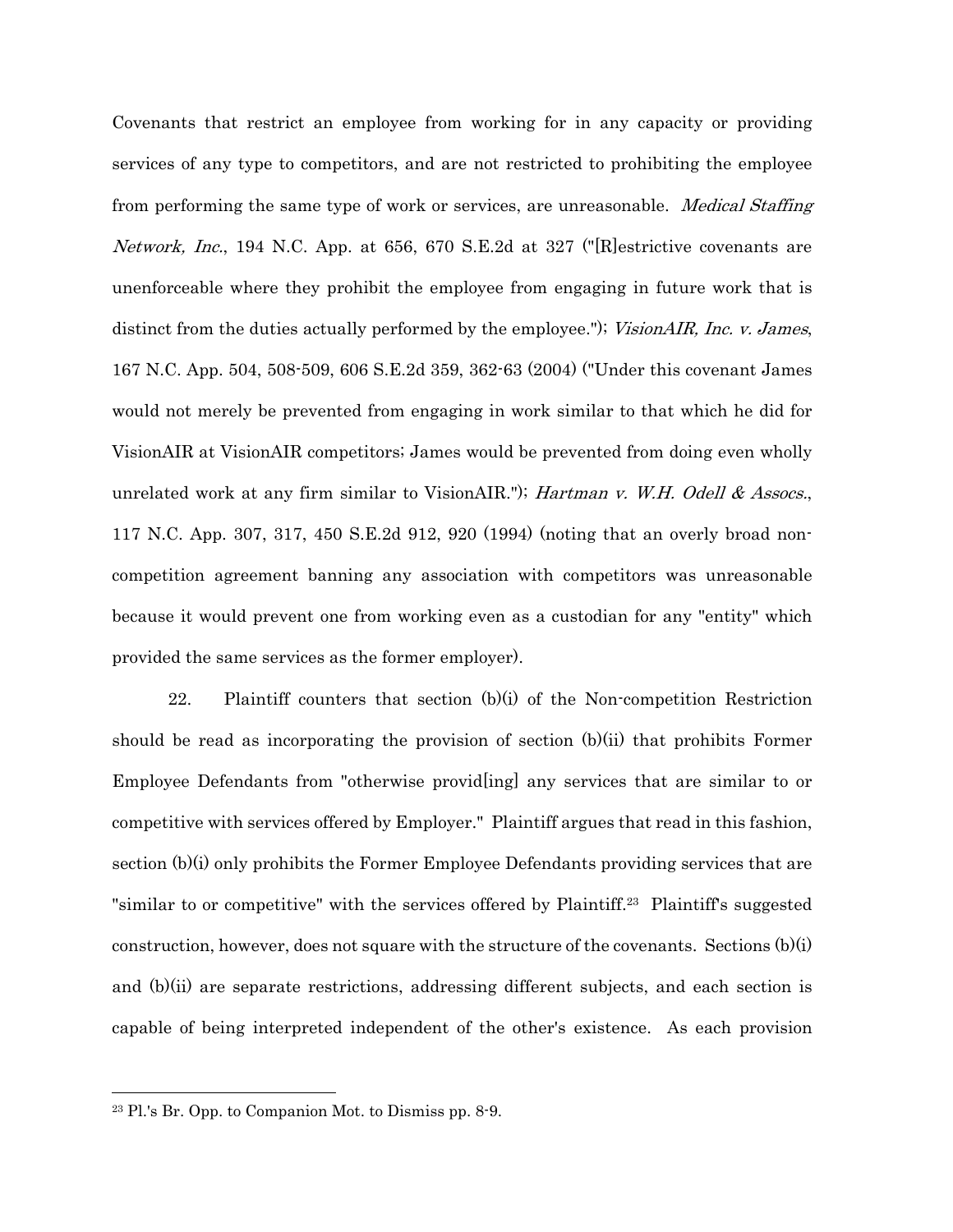stands on its own, the "similar or competitive" language of section (b)(ii) has no relevance to the Court's interpretation of section (b)(i). Even if the Court believed the language in section  $(b)(ii)$  created an ambiguity as to the meaning of section  $(b)(i)$ , such ambiguity would be construed against Plaintiff as it was the drafting party. *Reichhold Chems., Inc.* v. Goel, 146 N.C. App. 137, 153, 555 S.E.2d 281, 291 (2001).

23. The Court concludes that the Non-competition Restriction in the At-Will Agreement is overly broad and is unenforceable. *Clinical Staffing, Inc. v. Worldwide* Travel Staffing, 60 F. Supp. 3d 618, 625 (E.D.N.C. 2013). Therefore, Moving Defendants' Motions to Dismiss Count I of the Amended Complaint should be GRANTED.

ii. The Non-Compete Agreement.

24. The Non-competition Restriction in the Non-Compete Agreement provides as

follows:

**NON-COMPETE COVENANT.** Worker will not compete<sup>24</sup> with Sandhills Home Care for a period of one (1) year after Worker's separation from Sandhills Home Care within the geographical area that defined by a 100 mile radius of Sandhills Home Care, LLC, 401 E. Third Street, Ste. 3C, Pembroke, N.C., 28372.

Further, Worker agrees for a period of one (1) year from the date of Worker's separation from Sandhills Home Care not to perform any work or services for any customer or account for which Sandhills Home Care or its agents, including Worker, performed work or services during the six months preceding the date of Worker's separation.

25. Here, the covenant appears to provide two different Non-competition Restrictions. The former employee is prohibited for one year from: (a) holding any ownership interest in, operating, managing, or advising a home health aide business or any other business that performs substantially the same services as Sandhills within 100 miles of

 $24$  The Non-Compete Agreement defines the word "compete"as "holding any ownership interest in, operating, managing, or advising a home health aide business or any other business that performs substantially the same services as Sandhills Home Care." Non-Compete Agreement, p. 2.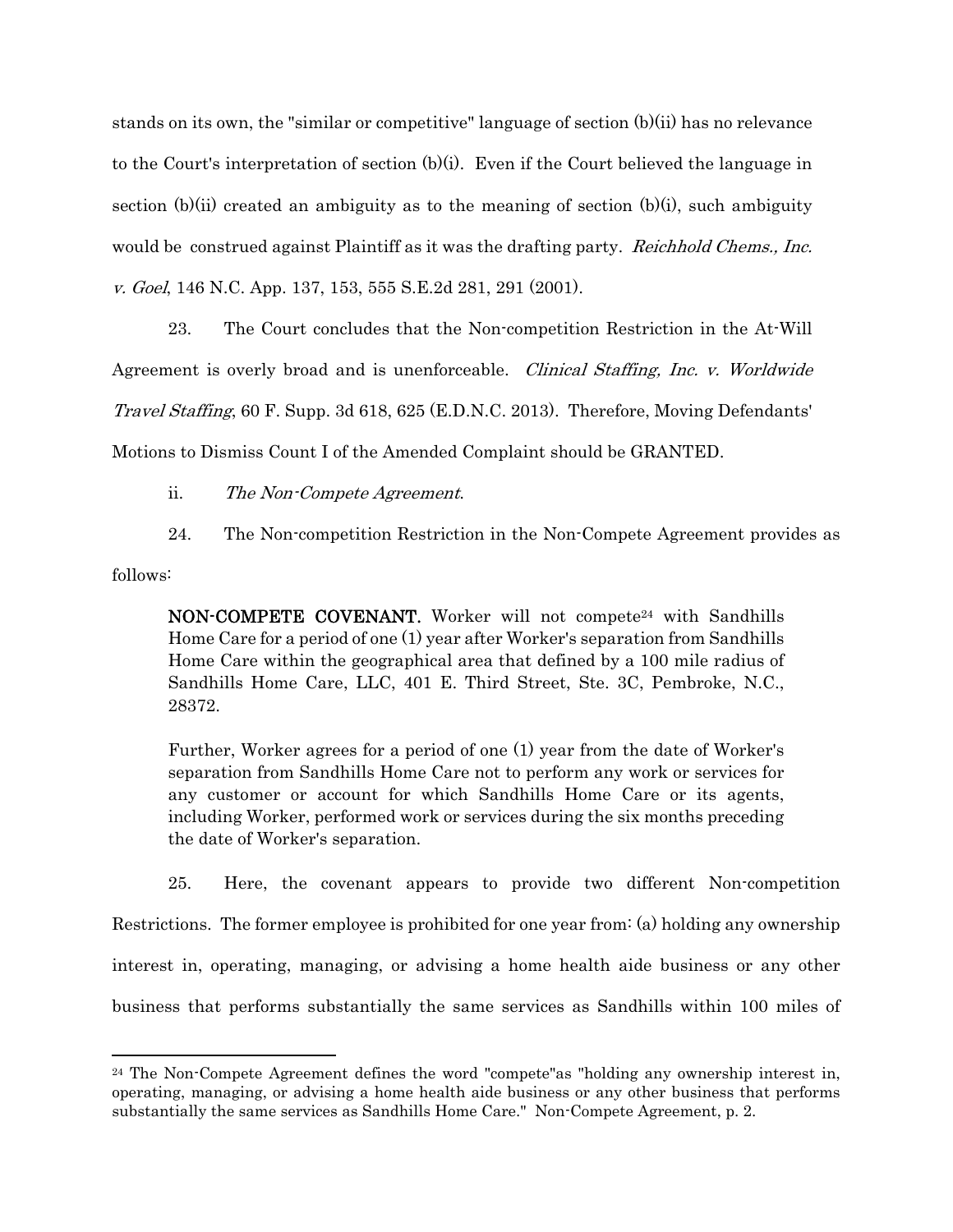Pembroke, North Carolina, and; (b) performing work or services for any of Sandhills' customers for whom Sandhills provided services during the six months prior to the employee's separation.

26. Moving Defendants claim the 100-mile restriction is unenforceable because it is greater than reasonably necessary to secure the protection of the business or goodwill of Sandhills. In determining the reasonableness of a territorial restriction, the Court considers: (1) the area of the restriction, (2) the area assigned to the employee, (3) the area where the employee actually worked or was subject to work, (4) the area in which the employer operated, (5) the nature of the business involved, and (6) the nature of the employee's duty and his knowledge of the employer's business operation. Clyde Rudd & Associates, Inc. v. Taylor, 29 N.C. App. 679, 684, 225 S.E.2d 602, 605 (1976).

27. The Amended Complaint contains specific allegations that Plaintiff provided home care to customers "in and around Robeson County, North Carolina,"<sup>25</sup> and that "Plaintiff, through its employees, provides home care to its customers within a radius of approximately 100 miles from Pembroke, North Carolina."26 The Amended Complaint does not allege the specific locations in or around Pembroke in which the Former Employee Defendants had patients or performed services for Sandhills, or that the Former Employee Defendants had contact with patients other than their own. Nevertheless, Plaintiff has alleged that it provides services to patients within 100 miles of Pembroke, North Carolina. Taking that allegations as true for purposes of this motion, the Court cannot conclude that the 100 mile geographic restriction in the first paragraph of the covenant is unreasonable at this stage of the proceeding. See Kinston Med. Specialists, P.A. v. Bundle, 2015 NCBC LEXIS 48,\*9 (N.C. Super. Ct. 2015) (holding that the restriction of working in Lenoir, Duplin, Jones,

<sup>25</sup> Am. Compl. ¶ 17

 $26$  *Id.* at  $\P$  20.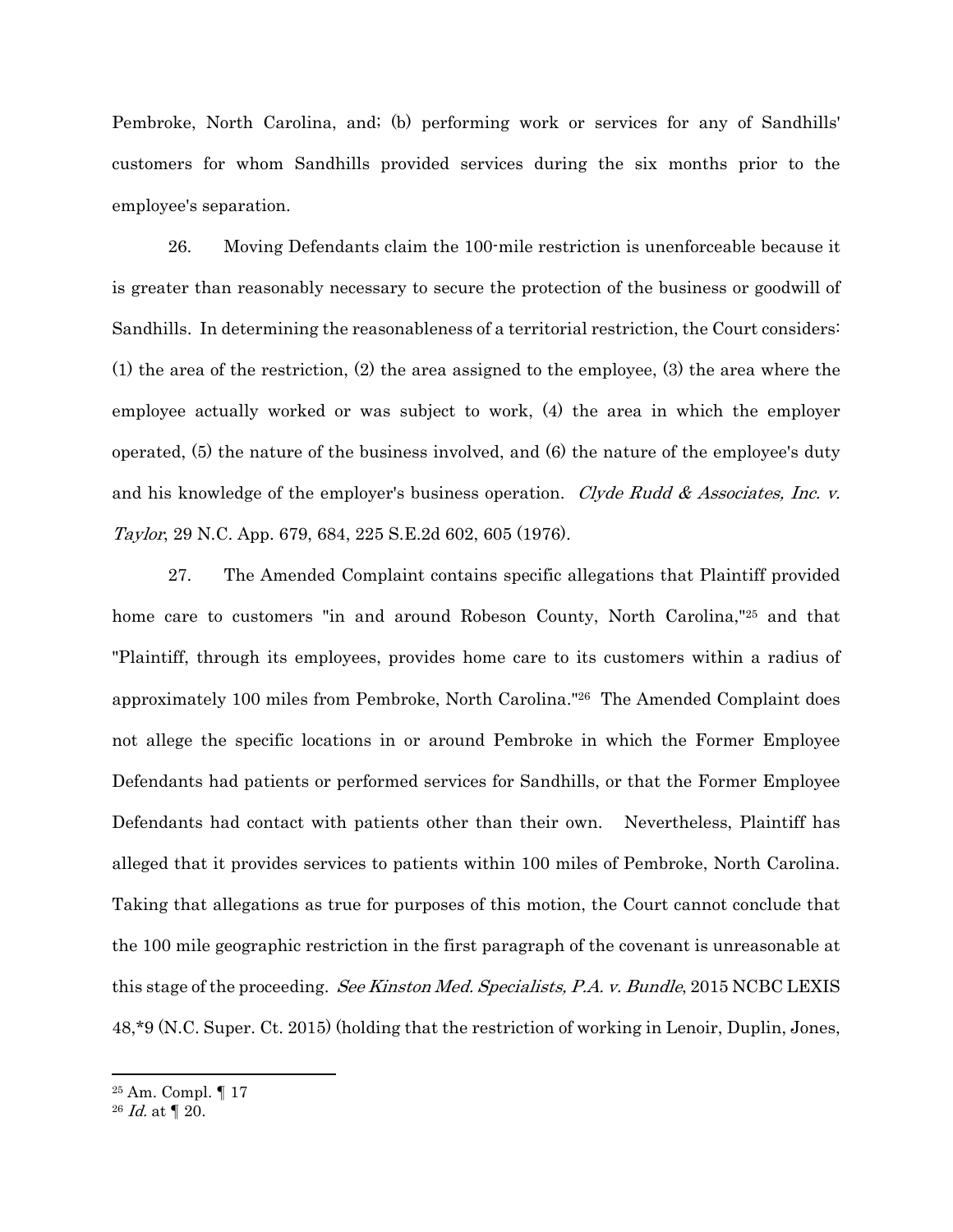Greene, Onslow, and parts of Wayne County was sufficiently supported by Complaint alleging that the plaintiff's medical practice encompassed "Eastern North Carolina" to survive a  $12(b)(6)$  motion to dismiss).

28. Defining "compete" as including "holding any ownership interest in" or "advising" any home health business, however, is a different matter. The phrase "holding any ownership interest in," read literally, would prohibit the employee from owning shares of a mutual fund that had a tiny holding in a publicly-traded home health care company. The word "advising" is not defined in the Non-Compete Agreement, but also is broad enough to sweep within it all sorts of employment and other services that would not impinge on Plaintiff's interests in any way. For example, an employee might become employed by an interior design or decorating business that advises a home health care provider on decorating its corporate offices, or a technology company providing consulting services to a home health care provider regarding its computer network needs. Plaintiff would not be protecting its legitimate interests by preventing the Former Employee Defendants from holding such positions, even if these positions brought them into contact with Plaintiff's competitors.27 "[W]here an employee has [ ] customer contact, the employer has a legitimate business interest in preventing the employee from moving into an identical position with identical duties with a competitor vis-à-vis such customers." *Clinical Staffing, Inc.*, 60 F. Supp. 3d at 624; see also Medical Staffing Network, Inc., 194 N.C. App. at 656, 670 S.E.2d at 327 ("[R]estrictive covenants are unenforceable where they prohibit the employee from engaging in future work that is distinct from the duties actually performed by the employee.");

 $27$  In determining whether a restrictive covenant protects the legitimate interests of an employer, Courts must also consider ""the nature of the employee's duty and his knowledge of the employer's business operation." Hartman, 117 N.C. App. at 312, 450 S.E.2d at 917; Okuma Am. Corp. v., Bowers, 181 N.C. App. 85, 91-92, 638 S.E.2d 617, 621-22 (2007) (Restrictive covenant prohibiting vice president from working for direct competitors in broad geographic region could be reasonable).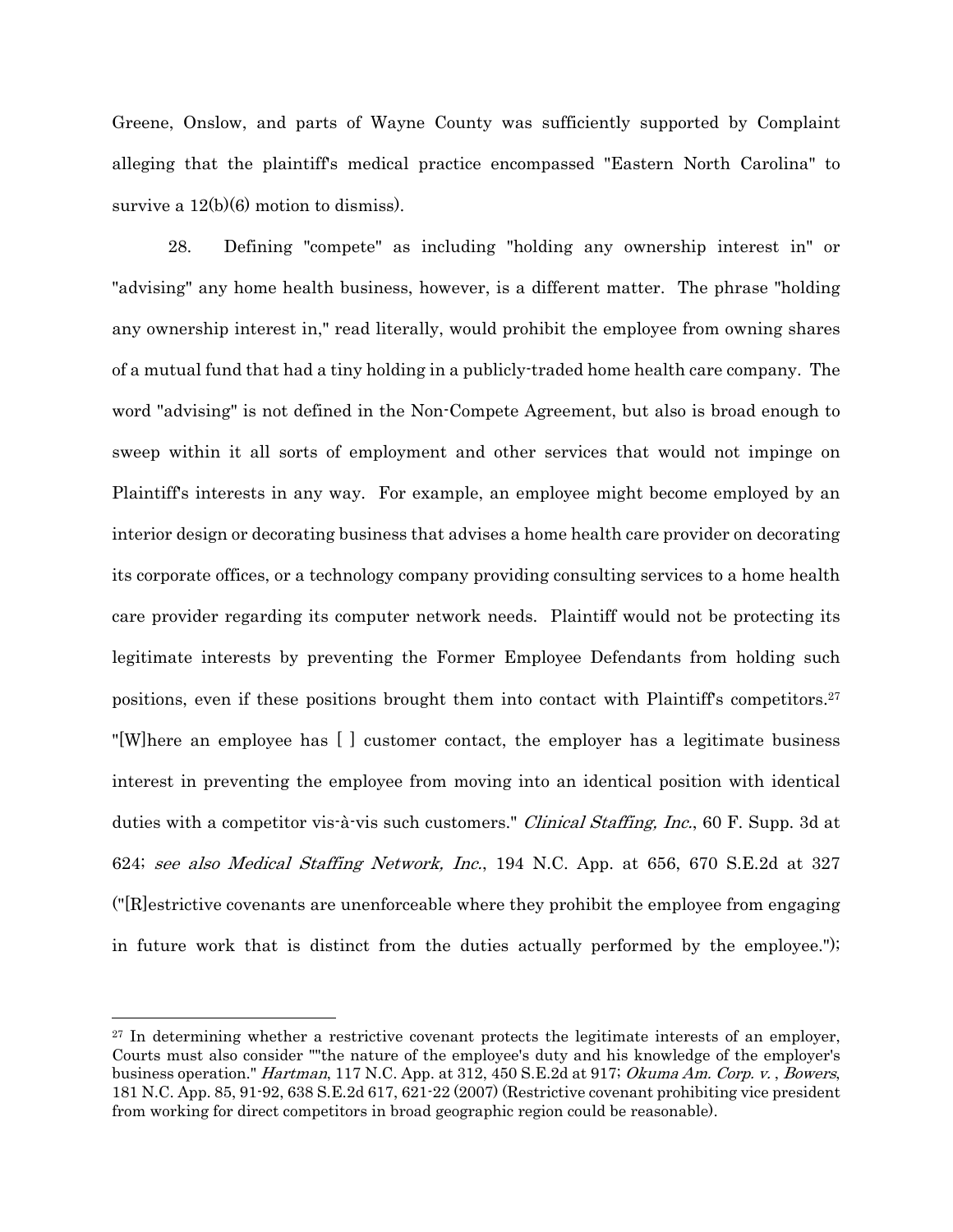Hartman, 117 N.C. App. at 317, 450 S.E. 2d at 920 (non-competition agreement banning any association with competitors was unreasonable because it would prevent one from working even as a custodian for any "entity" which provided the same services as the former employer). Accordingly, although the geographic region might be reasonable, Plaintiff has not alleged any facts that would support the broad prohibition on the Former Employee Defendants holding any type of ownership interest in or advising Plaintiff's competitors in fields unrelated to the former employee's work for Plaintiff.

29. The second paragraph of the Non-compete Restriction prohibits the former employee, for one year, from performing "any work or services for any customer or account" which Sandhills had serviced in the six months prior to termination of employment. Nowhere in the Non-Compete Agreement is the term "work or services" defined, and it is not expressly restricted to providing nursing or home care services. This restriction prohibits the former employee from providing *any type of service* for any of Plaintiff's clients or customers, regardless of whether or not the former employee had any contact with that customer. In Clinical Staffing, Inc. v. Worldwide Travel Staffing, the court refused to enforce a nearly identical restriction on the plaintiff's former nursing employees, holding:

As written, the covenant not to compete prohibits the former [ ] employees from providing any service of any kind to "any [ ] client or individual . . . for a period of  $(6)$  six months from [the employee's] termination date." [D.E. 22-1]. Moreover, the restriction applies not only to those clients or individuals who have interacted with the former  $\Box$  employee, but to any  $\Box$  client anywhere in the world. Thus, for example, a  $\Box$  employee who signed this non-competition provision could not provide food preparation services, custodial services, or secretarial services to any "[ ] client or individual" anywhere in the world for six months. As written, the non-competition provision is overbroad as to terms and unenforceable.

60 F. Supp. 3d at 625 (citations omitted). Such a broad ban is an unreasonable and unenforceable restriction that fails to narrowly protect Sandhill's legitimate business interests.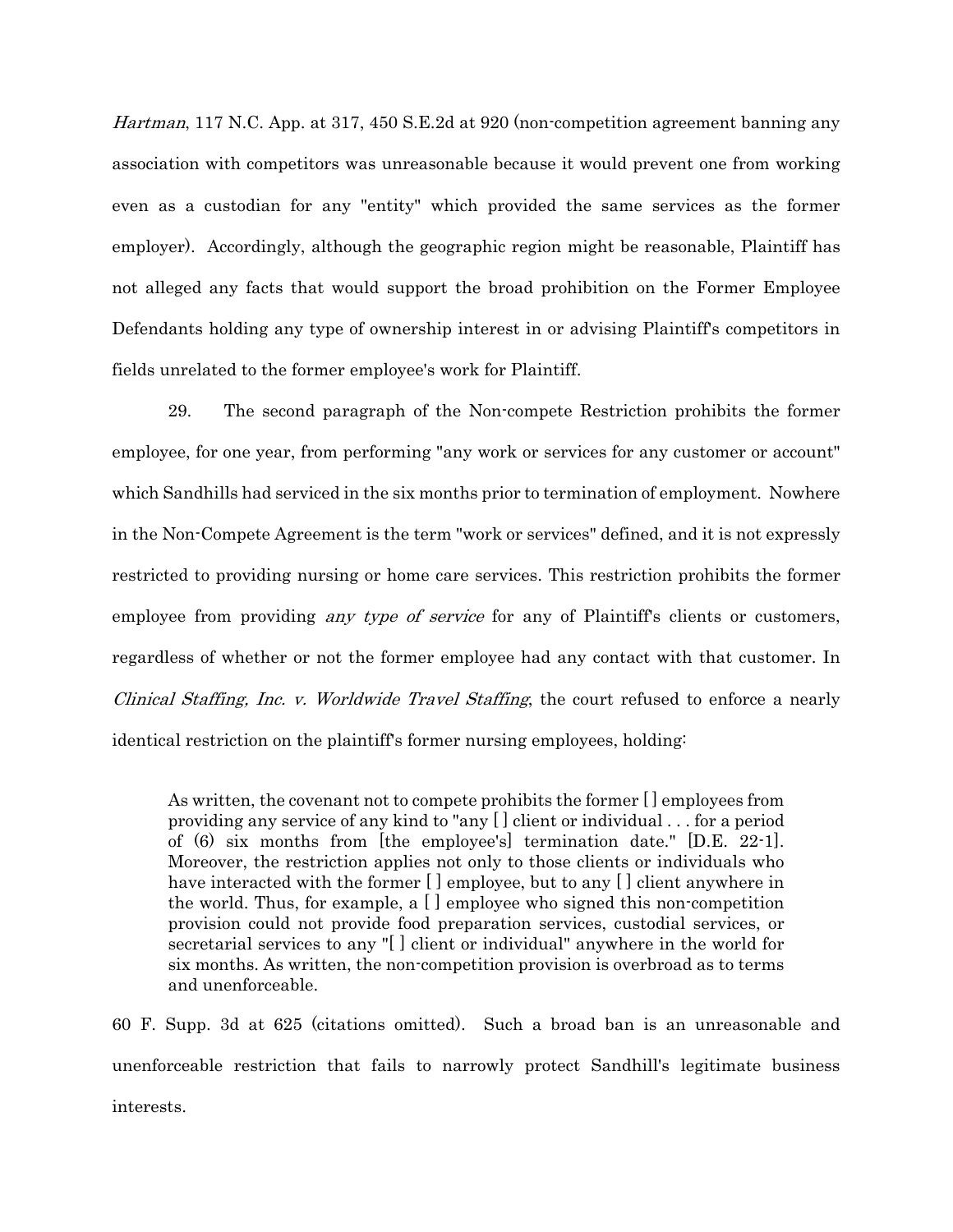30. The Court concludes that the Non-competition Restriction in the Non-Compete Agreement is unenforceable, and that Moving Defendants' Motions to Dismiss Count II of the Amended Complaint should be GRANTED.

## B. Non-solicitation Restrictions.

# i. The Non-Compete Agreement.

31. Plaintiff alleges Shanita Harris, Condola Carbough, Moesha Holt, Kortney Jacobs, Jennifer Knight, Natalie Locklear, Summer McLaughlin and Joanna Mishue violated the Non-solicitation Restriction in the Non-Compete Agreement (Count III). The Nonsolicitation Restriction of the Non-Compete Agreement appears in the first paragraph of section 2, entitled "Non-Solicitation Covenant", and provides as follows:

 For a period of one (1) year from and after termination of Worker's separation from Sandhills Home Care, Worker will not solicit or attempt to procure the customers, accounts, or business that are a part of the book of business of Sandhills Home Care at the date of Worker's separation from Sandhills Home Care. Worker further agrees for a period of one (1) year from and after Worker's separation not to solicit any prospective customer whom Worker or Sandhills Home Care (or its agents) has solicited within the six months immediately preceding separation.

Moving Defendants argue the Non-solicitation Restriction is unenforceable because it is not tied to a particular geographic region, and because it is overly broad in prohibiting the soliciting of customers and prospective customers with whom the Former Employee Defendants did not have personal contact.28

32. Like non-competition provisions, valid non-solicitation provisions must be: (1) in writing, (2) entered into at the time and as part of the contract of employment, (3) based on valuable consideration, (4) reasonable both as to the time and territory embraced in the restrictions, (5) fair to the parties, and (6) not against public policy. Aeroflow Inc. v. Arias,

<sup>28</sup> Companion Br. Supp. of Mot. to Dismiss p. 5.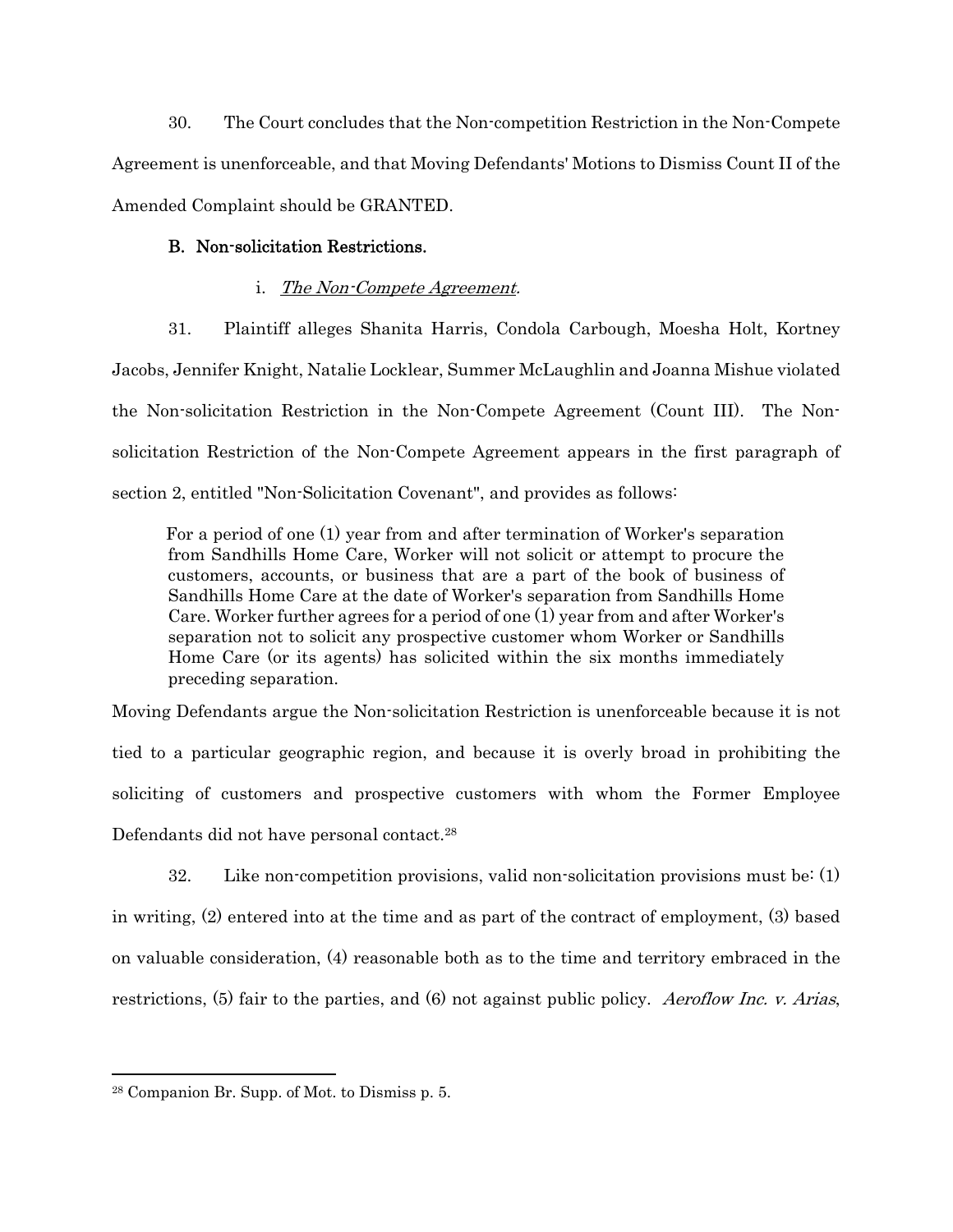2011 NCBC LEXIS 21, \*24 (N.C. Super. Ct. 2011). Although their elements are identical, North Carolina courts are more willing to enforce non-solicitation provisions targeted to the former employer's customers or prospective customers than provisions prohibiting entirely the former employee from working for certain employers or in certain regions. See Kuykendall, 322 N.C. at 658, 370 S.E.2d at 385 (1998).

33. Preliminarily, Moving Defendants' argument that the Non-solicitation Restriction cannot be enforced because it does not apply to a particular geographic region fails. The North Carolina Court of Appeals has expressly rejected this argument. Farr Assocs., Inc., 138 N.C. App. at 281, 530 S.E.2d at 882. Rather, North Carolina's courts will enforce a covenant prohibiting a former employee from soliciting his former employer's customers even when not tied to a specific geographic region where "the terms and conditions of this contract clause were reasonably necessary to protect the employer's legitimate business interests." Triangle Leasing Co., 327 N.C. at 229, 393 S.E.2d at 857; see also Wade S. Dunbar Ins. Agency, Inc. v. Barber, 147 N.C. App. 463, 469, 556 S.E.2d 331, 335 (2001); Superior Performers, Inc. v. Meaike, 2014 U.S. Dist. LEXIS 50302 \*32-33 (M.D.N.C. April 11, 2014) ("The covenant in this case utilizes an employee-based restriction, rather than a geographic restriction, which North Carolina courts have also upheld when the overall effect is reasonable."). A customer-based restriction on solicitation is analyzed in much the same manner as a geographic restriction, taking into consideration many of the same factors and, particularly, the time period of the restriction. Wade S. Dunbar Ins. Agency, 147 N.C. App. at 469, 556 S.E.2d 335; Farr Assocs., 138 N.C. App. at 281-82, 530 S.E.2d at 882.

34. The courts have differed, however, as to whether a non-solicitation covenant can prohibit contact with all of a former employer's customers, or just those customers or prospective customers with whom the employee had personal contact. Compare Farr Assoc., 138 N.C. App. 276, 282, 530 S.E.2d 878, 882 ("[A] client-based limitation cannot extend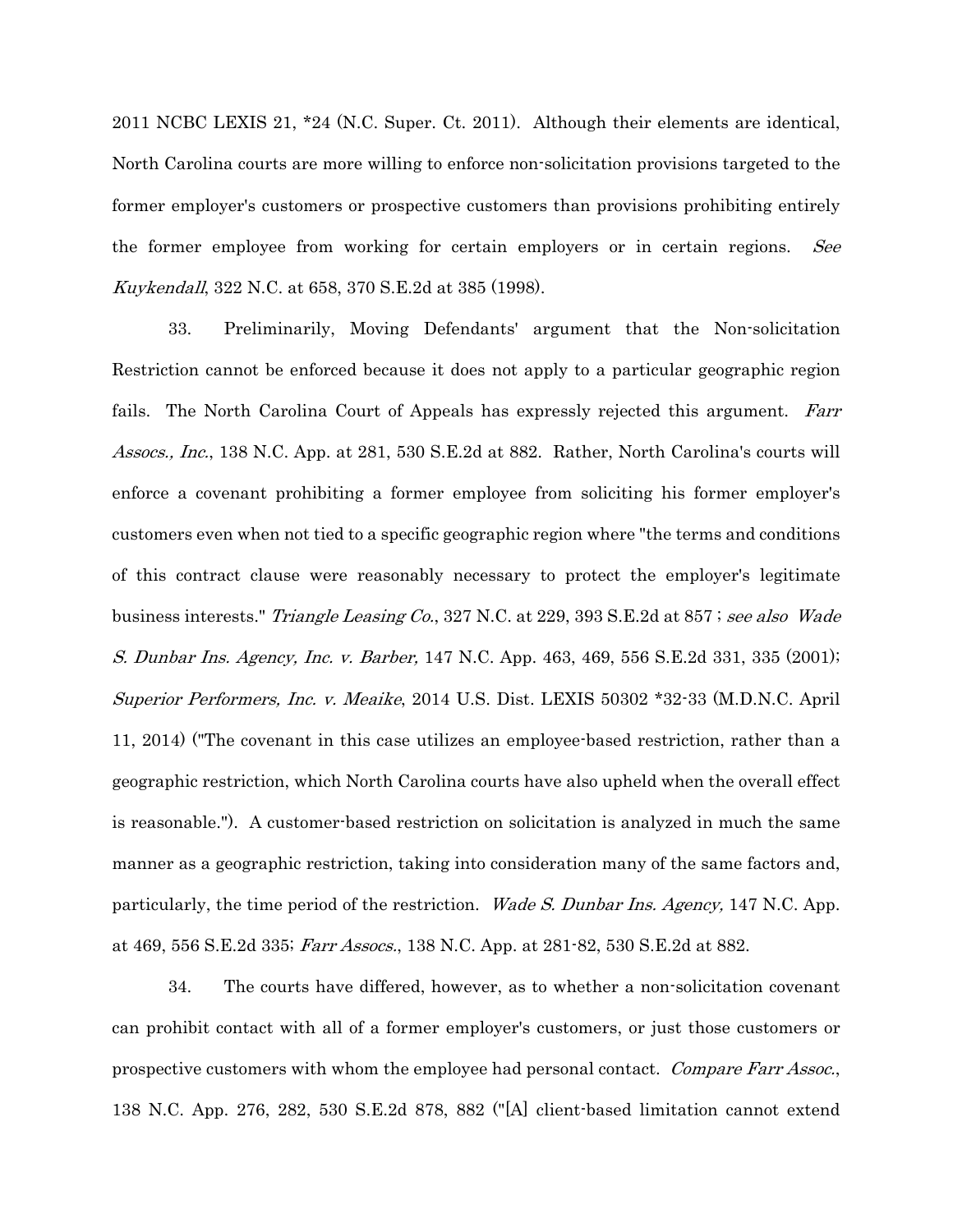beyond contacts made during the period of the employee's employment")*with Triangle* Leasing, 327 N.C. at 229, 393 S.E.2d at 857 (enforcing restrictive covenant prohibiting former employee from "soliciting the business of plaintiff's known customers in areas in which the company operates") and Wade S. Dunbar Ins. Agency, 147 N.C. App. 463, 469, 556 S.E.2d 331, 335 (covenant "restrict[ing] defendant, for two years, from soliciting any customers having an active account with plaintiff at the time of his termination or prospective customer whom defendant himself had solicited within the six months immediately preceding his termination" enforceable).

35. The Non-solicitation Restriction in the Non-Compete Agreement prohibits the Former Employee Defendants, for one year, from soliciting "the customers, accounts, or business that are a part of the book of business of Sandhills Home Care at the date of Worker's separation," and from soliciting prospective customers that Sandhills or the former employee had solicited within the six months immediately preceding termination of employment. Accordingly, the Former Employee Defendants are restricted from soliciting any of Plaintiff's customers, whether or not the employee serviced or had contact with the customer. Plaintiff provides home health care only "to customers in and around Robeson County, North Carolina" within approximately 100 miles of Pembroke, North Carolina. These allegations suggest that Plaintiff has a relatively small and easily identified set of customers. At this very early stage of the case and based upon the pleadings alone, the Court cannot conclude that the Non-solicitation Restriction in the Non-Compete Agreement is unreasonable simply because it prohibits the Former Employee Defendants from soliciting customers with whom they may not have had personal contact during employment.

36. The Non-solicitation Restriction also prohibits the Former Employee Defendants from soliciting "prospective customers" that they personally, or that Plaintiff, solicited for services during the six months prior to the employee's termination. This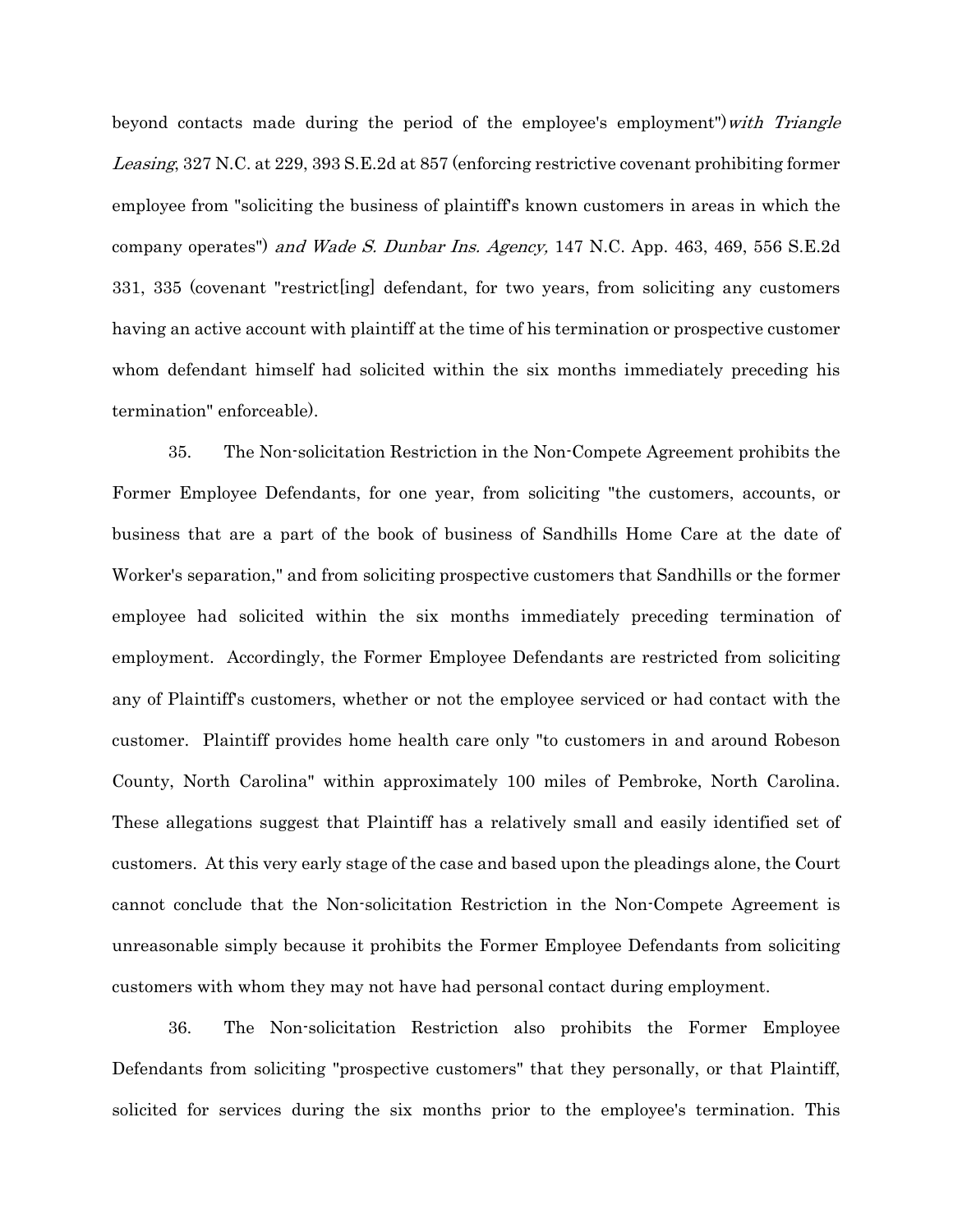restriction is too broad, particularly in light of the fact that "prospective customers" solicited by Plaintiff, but not personally by the Former Employee Defendants, are much less easily identified. The alleged reach of Plaintiff's operations means that the Former Employee Defendants would be restricted from attempting to solicit home health care services from individuals whom Plaintiff itself was unable to secure as customers, and who live far outside of the area the individual former employee serviced. In *Hejl v. Hood, Hargett & Assocs.*, 196 N.C. App. 299, 307, 674 S.E.2d 425, 430, (2009), the Court of Appeals held a similar restriction to be unreasonable and unenforceable, concluding that:

[T]he Agreement's restrictive covenant reaches not only current and former customers of Defendant, but also includes any person, firm, or entity to whom Defendant had merely quoted a product or service. Defendant's attempt to prevent Plaintiff from obtaining clients where Defendant had failed to do so, is an impermissible restraint on Plaintiff. Non-compete agreements may be directed at protecting a legitimate business interest. But in the case before us, where the Agreement reaches not only clients, but potential clients, and extends to areas where Plaintiff had no connections or personal knowledge of customers, the Agreement is unreasonable.

The Court concludes that Plaintiff has failed to allege a legitimate business interest in restricting the Former Employee Defendants from calling on prospective customers who they did not personally solicit.

37. While the language prohibiting the solicitation of prospective customers is unreasonably broad, it does not render the entire Non-solicitation Restriction unenforceable. Rather, that provision is a separate and divisible obligation contained in a separate sentence of the covenant, and is not necessary to a logical and unambiguous interpretation of the obligation in the first sentence prohibiting the solicitation of Plaintiff's actual customers.29 Under the "strict blue pencil doctrine," North Carolina courts may specifically enforce

<sup>29</sup> While the prohibition on soliciting Plaintiff's prospective customers the former employee personally solicited during their final six months of employment arguably would be reasonable, the Court concludes that this obligation cannot be separated from the remainder of the second sentence.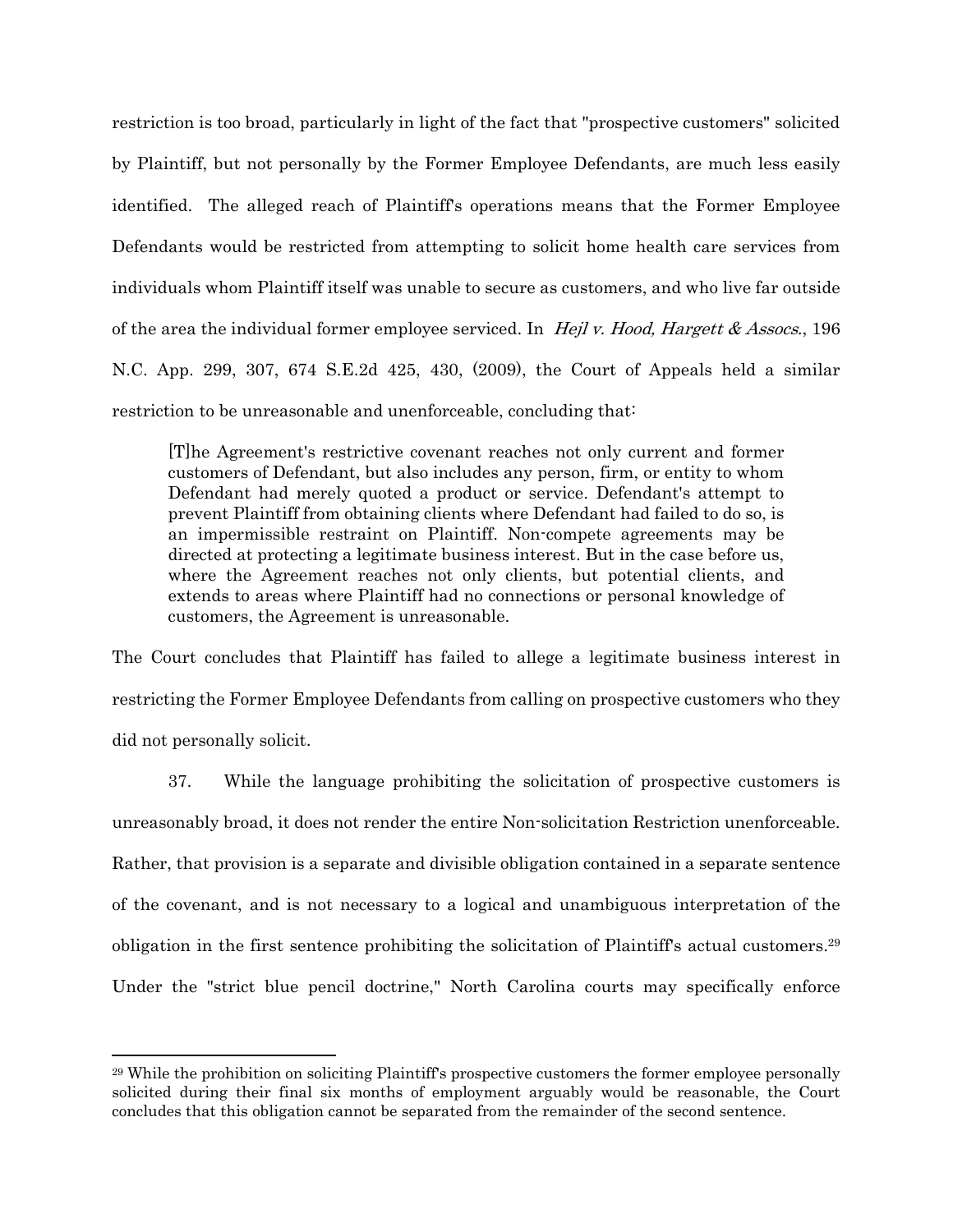divisible or separable sections of restrictive covenants while striking portions that are unenforceable. Beverage Sys. of the Carolinas, LLC v. Associated Bev. Repair, LLC, 2016 N.C. LEXIS 177, \*6, 784 S.E.2d 457, 460 (N.C. 2016). Accordingly, the Court will strike the second sentence of the Non-solicitation Restriction that reads "Worker further agrees for a period of one (1) year from and after Worker's separation not to solicit any prospective customer whom Worker or Sandhills Home Care (or its agents) has solicited within the six months immediately preceding separation." Superior Performers, Inc., 2014 US Dist. LEXIS 50302 \*39 (applying blue-pencil doctrine and holding "[a]lthough it is not separated off by number or in a different clause, the language can readily be struck through and the rest of the restrictive covenant still makes sense and stands on its own"). Accordingly, the Moving Defendants' Motions to Dismiss Count III of the Amended Complaint should be DENIED in part in that the Court concludes that the first sentence of the Non-solicitation Restriction is enforceable, and the second sentence of the Non-solicitation Restriction is not enforceable but can be struck from the covenant. Accordingly, the Moving Defendants' Motions to Dismiss Count III of the Amended Complaint should be GRANTED with regard to the second sentence of the Non-solicitation Restriction.

### ii. The At-Will Agreement.

38. Plaintiff alleges Mary Jacobs, Casey Locklear, and Andrianna Emmanuel each breached the Non-solicitation Restriction in the At-Will Agreement (Count IV). The Nonsolicitation Restriction in the At-Will Agreement provides that for a period of one year following the termination of employment, the Former Employee Defendants cannot:

 (ii) solicit the sale of, sell, or otherwise provide any services that are similar to or competitive with services offered by Employer, to any person, company or entity which was a client or a potential client of Employer for such services and with whom Employee had direct contact with during the two (2) years prior to Employee's separation;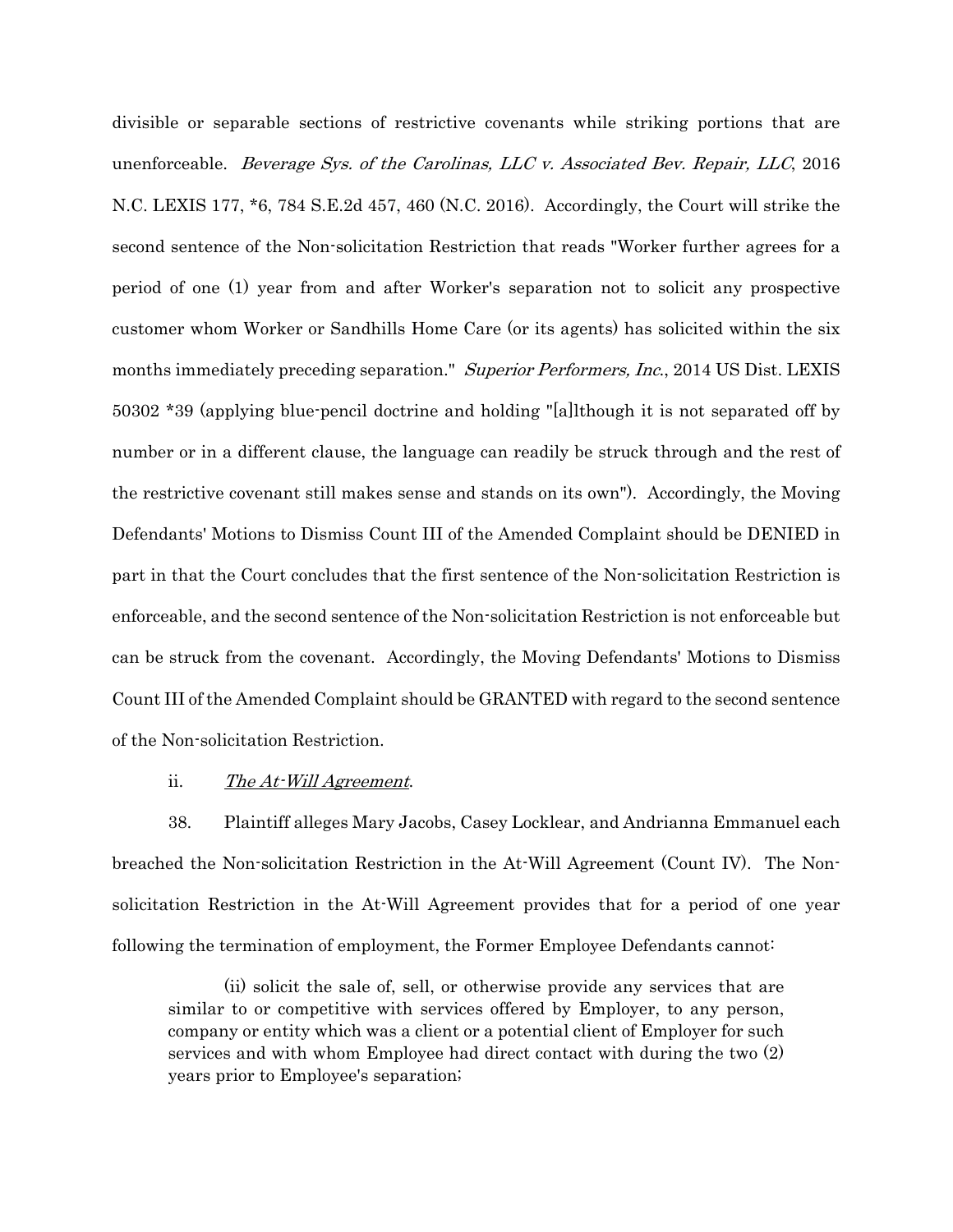(iii) solicit, attempt to persuade or communicate with any client of Employer or any potential client of Employer with whom Employee had direct contact with during the two (2) years prior to Employee's separation of employment with Employer, to discontinue, limit or otherwise interfere with business relationship between Employer and said client(s).

39. Moving Defendants argue that the time period of these provisions, in conjunction with the client-based restriction, make them unreasonable. Moving Defendants base this argument on the addition of the two year "look-back" period to the one year post-termination period, which creates a three year restriction on the solicitation of all Plaintiff's customers. "When a non-compete agreement reaches back to include clients of the employer during some period in the past, that look-back period must be added to the restrictive period to determine the real scope of the time limitation." Farr Assocs., Inc., 138 N.C. App. at 280, 530 S.E.2d at 881; Wachovia Ins. Servs. v. McGuirt, 2006 NCBC LEXIS 25, \*24 (N.C. Super. Ct. 2006). North Carolina courts have held that the time restriction of a non-solicitation provision restricting communication with an entire customer base should include the look-back period when the look-back period also applies to the entire customer base. Farr Assocs., Inc., 138 N.C. App. at 281, 530 S.E.2d at 882; Evo Corp. v. Poling, 2015 NCBC LEXIS 83, \*14 (N.C. Super. Ct. 2015); Investors Trust Co. v. Whitlock, 2015 NCBC LEXIS 46,  $*20$  (N.C. Super. Ct. 2015). In McGuirt, however, this Court chose not to consider a covenant tailored to capture only those clients the employee "serviced" during the two years preceding his termination as a look-back period that added time to a non-solicitation restriction applicable to "any business, clients, customers or prospects of [the employer]." 2006 NCBC LEXIS at \*27 ("Unlike the 'look back' provision in Farr, the language here does not attempt to bring within its ambit all of [employer's] clients within the two years preceding McGuirt's termination.").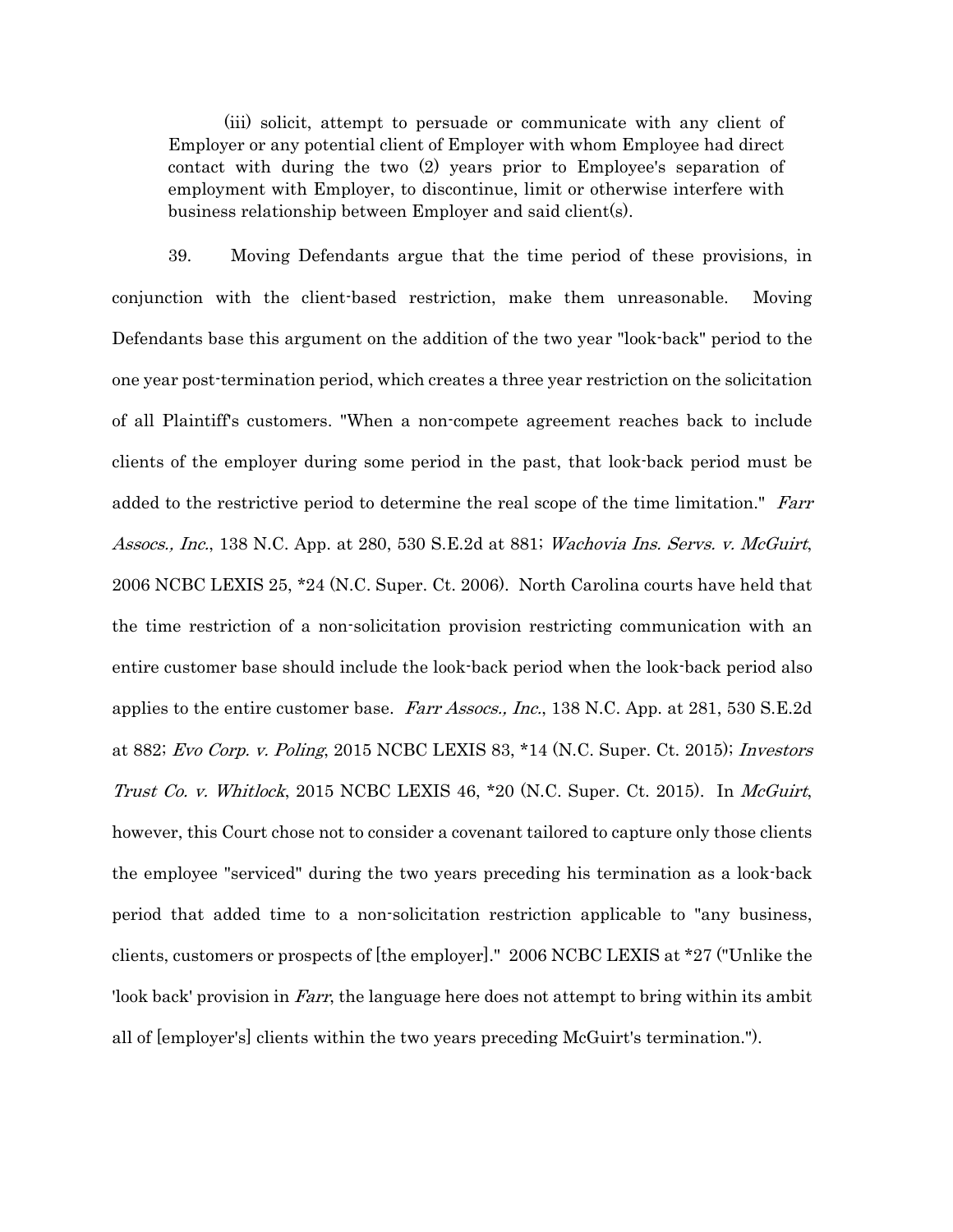40. Here, the non-solicitation provision applies only to customers and potential customers with whom the former employee had "direct contact" during the two years prior to their termination of employment. Moving Defendants argue that restricting solicitation of potential clients with whom a former employee had "direct contact" is much broader than restricting solicitation of clients "serviced" by the employee. Moving Defendants contend that "direct contact" could include potential clients with whom Former Employee Defendants "talked to . . . on the phone, but did not actually provide care to," and that undefined term "potential clients" has "an almost universal application."30 Moving Defendants, therefore, urge the Court to interpret the nonsolicitation provision as an ultra-broad three year restriction on the solicitation of all Plaintiff's current clients in addition to any of Plaintiff's clients or potential clients from the preceding two years.

41. The Court declines to apply such a sweeping interpretation to the restriction. Plaintiff alleges that its business interests need protection because its home health care providers have developed close, personal relationships with the patients they service. The allegations also establish that Plaintiff's employees service, and develop these deep relationships with, a single client or a very small number of clients. In fact, Plaintiff alleges that all but one of the Former Employee Defendants in this case serviced just a single client. Even including those customers and potential clients with whom the Former Employee Defendants only had a limited "direct contact" does not expand the reach of the restriction beyond that which is reasonably necessary. Since the two year look-back provision is tailored to capture only those clients with whom the Former Employee Defendants had direct contact, the provision is sufficiently narrow to prevent

 30 Companion's Reply Br. p. 4.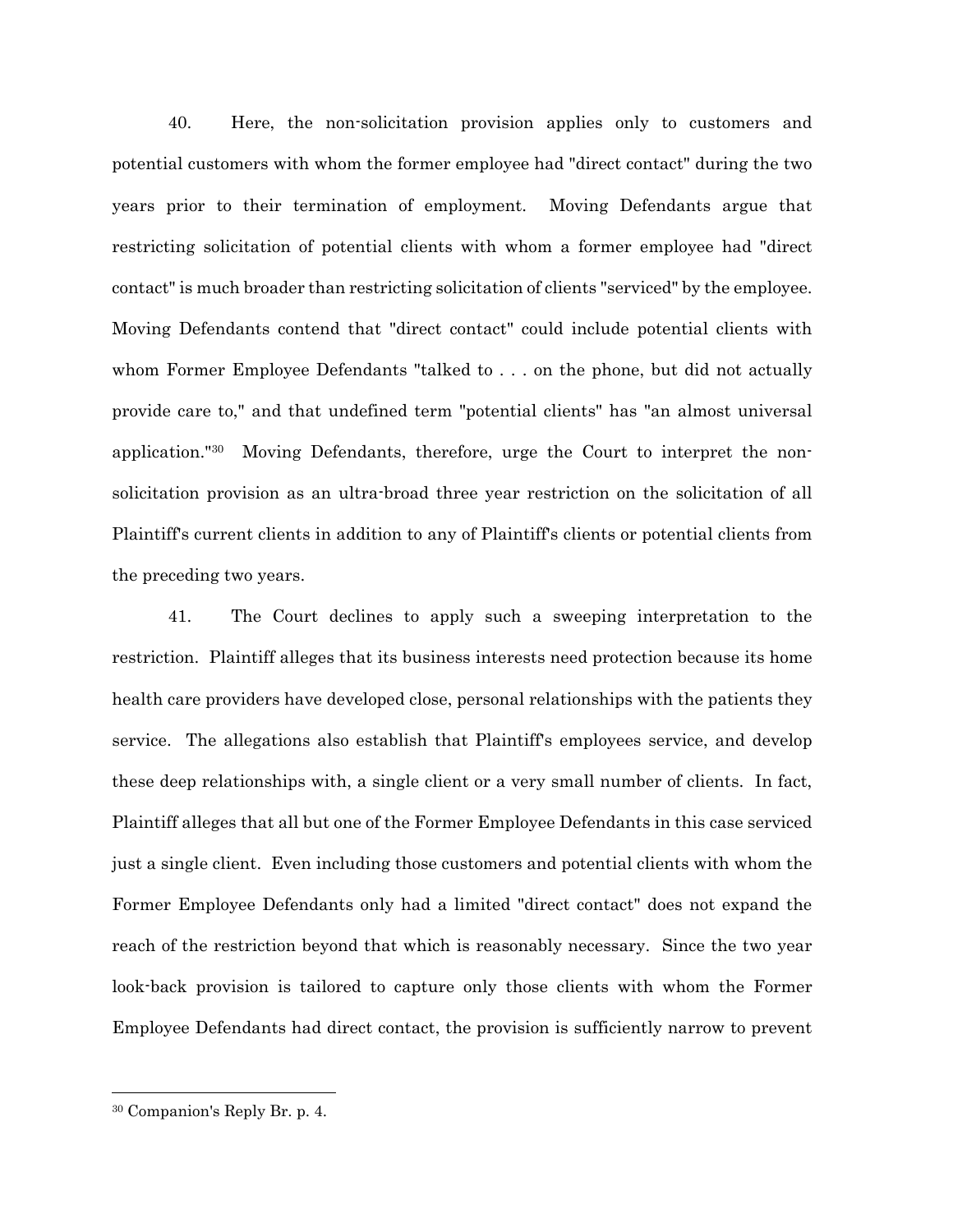any potential loss of customers without unreasonably restricting the former employee's ability to work in the home health care field. *Evo Corp.*, 2015 NCBC LEXIS 83 at \*14 (N.C. Super. Ct. 2015) (holding that when the employee's knowledge of customers is the primary concern, the territory of restrictive covenant should be restricted to those areas in which the employee made contacts).31 The Court concludes that the Non-solicitation Restriction in the At-Will Agreement is reasonable and enforceable, and that the Moving Defendants' Motions to Dismiss Count IV of the Amended Complaint should be DENIED.

### C. Non-inducement Restrictions.

42. Plaintiff alleges Shanita Harris, Condola Carbough, Moesha Holt, Kortney Jacobs, Jennifer Knight, Natalie Locklear, Summer McLaughlin and Joanna Mishue each breached the Non-Compete Agreement by violating its Non-inducement Restrictions (Count V), and Mary Jacobs, Casey Locklear, and Andrianna Emmanuel each breached the At-Will Agreement by violating its Non-inducement Restrictions (Count VI). The Non-inducement Restrictions are contracts "in restraint of trade" that the Court must carefully scrutinize for reasonableness. See Kuykendall, 322 N.C. at 658, 370 S.E.2d at 385 (1998). Like nonsolicitation of customer restrictions, non-inducement restrictions are more easily enforced than non-competition restrictions. Id. Courts in North Carolina have recognized that reasonable restrictions on a former employee's right to solicit an employer's current employees are enforceable. Kennedy v. Kennedy, 160 N.C. App. 1, 11, 584 S.E.2d 328, 335 (2003) ("[T]he covenant prohibiting Carroll from soliciting and hiring plaintiff's former employees for the three-year period does not violate public policy."); Superior Performers,

<sup>&</sup>lt;sup>31</sup> Even if the Court were to interpret the Non-solicitation Restriction as encompassing a three year period, that period is well within the outer limit of restrictive covenant enforceability. See Eng'g Assocs., Inc. v. Pankow, 268 N.C. 137, 139, 150 S.E.2d 56, 58 (1966) (holding that a five-year restrictive covenant was reasonable).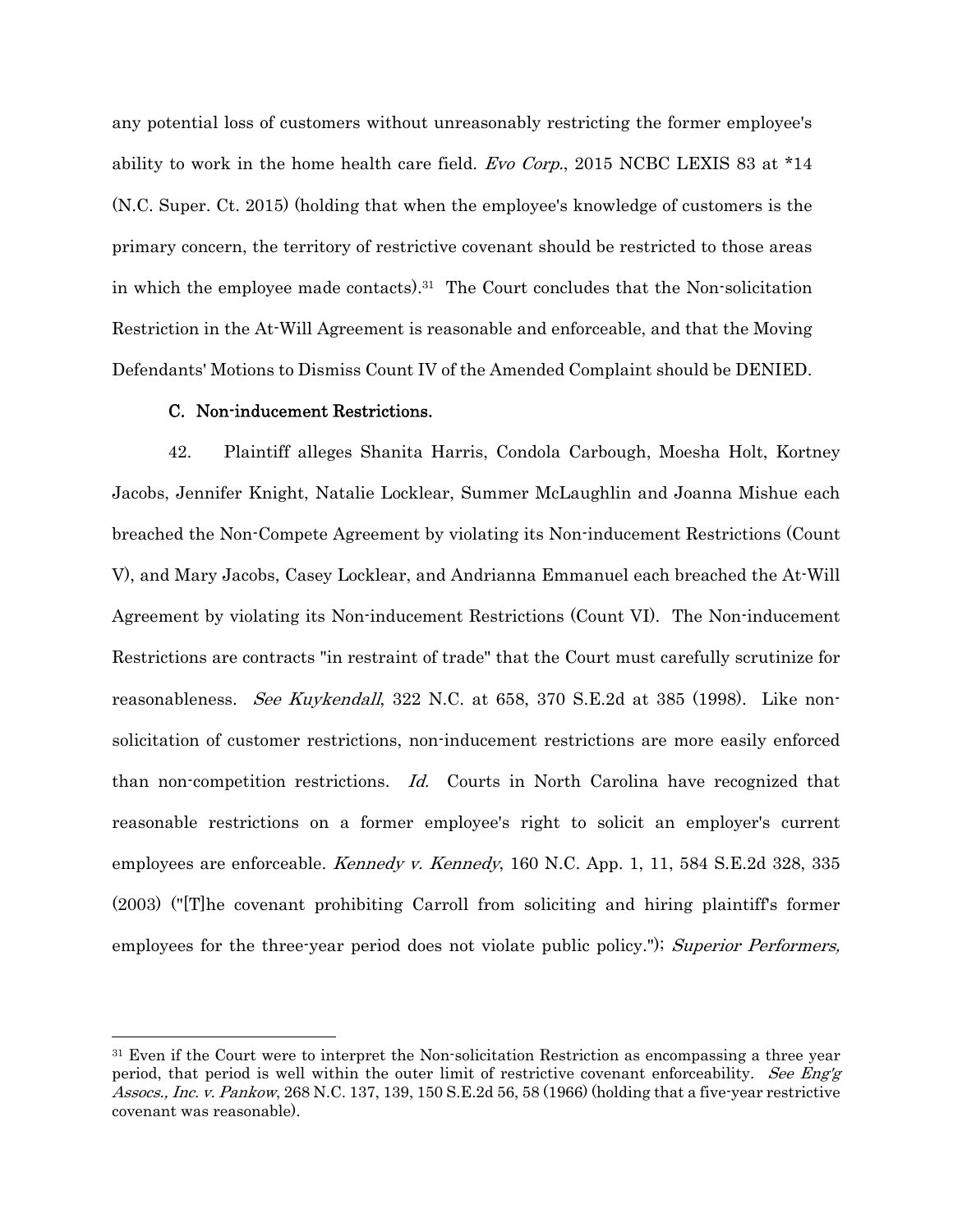Inc., 2014 U.S. Dist. LEXIS 50302 at \*33-36 (Two year restriction on soliciting former employer's current employees reasonable).

### i. The Non-Compete Agreement.

43. The Non-inducement Restriction in the Non-Compete Agreement<sup>32</sup> appears in the second paragraph of section 2, entitled "Non-Solicitation Covenant", and provides as follows:

[F]or a period of one (1) year after Worker's separation from Sandhills Home Care, Worker will not directly or indirectly solicit, induce, or attempt to induce any Worker of Sandhills Home Care to terminate his or her employment with Sandhills Home Care.

44. A restriction on solicitation of a former employer's employees is subject to the same requirements as other restrictive covenants. Superior Performers, Inc., 2014 U.S. Dist. LEXIS 50302 at \*18. Here, the Non-inducement Restriction is in writing and was based on valuable consideration. The Court also concludes that Plaintiff has alleged a protectable business interest. Kennedy, 160 N.C. App. at 12, 584 S.E.2d at 335 (Dentistry practice had legitimate interest in protecting its current staff from solicitation by former employee where current employees had long-term, personal relationships with practice's patients). Accordingly, the only issues for determination are whether the Non-inducement Restriction is reasonable and whether it violates public policy. In determining whether a restrictive covenant violates public policy, the Court must consider whether an employer's right to protect itself from competition results in an undue hardship on employees that is greater than necessary to protect the interests of the employer. Phelps Staffing, LLC v. C.T. Phelps, Inc., 226 N.C. App. 506, 510, 740 S.E.2d 923, 927 (2013).

<sup>&</sup>lt;sup>32</sup> Defendants have not addressed any specific argument in their briefs towards the Non-inducement Restriction, but argue instead that the entire NON-SOLICITATION COVENANT is unenforceable. Nevertheless, the Court will review the restriction.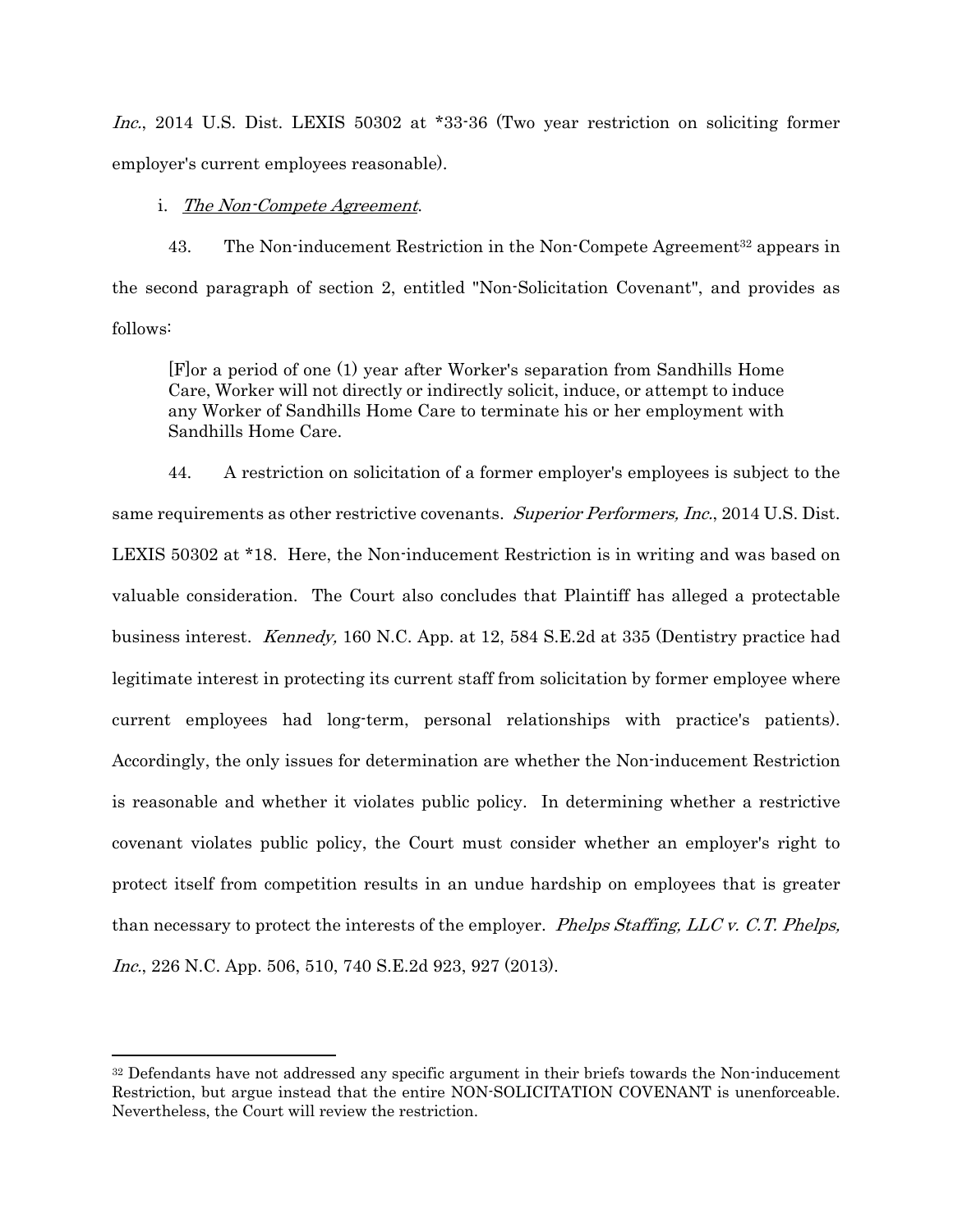45. The one year prohibition on inducing Plaintiff's current employees to terminate their employment with Plaintiff imposed by the Non-Compete Agreement reasonably protects Plaintiff's interests and does not result in an unduly great hardship on the Former Employee Defendants. The Court concludes that the Non-inducement Restriction in the Non-Compete Agreement is reasonable and enforceable, and that the Moving Defendants' Motions to Dismiss Count V of the Amended Complaint should be DENIED.

## ii. The At-Will Agreement.

46. The Non-inducement Restriction in the At-Will Agreement provides as follows:

NON-INDUCEMENT. Employee understands that any attempt on the part of Employee to induce others to leave Employer's employ, or any effort by Employee to interfere with Employer's relationship with other employees would be harmful and damaging to Employer. Therefore, Employee expressly agrees that during the term of employment, and for a period of one (1) year thereafter, he/she will not in any way, directly or indirectly, (1) induce or attempt to induce any employee to quit employment with Employer; (2) interfere or disrupt Employer's relations with other employees; (3) solicit or entice any person employed with Employer. In the event that Employee does employ an employee of Employer in violation of this Agreement, Employer shall have the right to seek and obtain a Temporary Restraining Order, ex parte, and other injunctive or equitable relief as is necessary to protect its interests.

47. Moving Defendants contend that the Non-inducement Restriction should not

be enforced, and Plaintiff's claim for breach dismissed, because it violates North Carolina public policy. Defendants argue that the prohibiting the Former Employee Defendants from inducing co-workers to terminate employment with Plaintiff and from "interfere[ing] or disrupt[ing]" Plaintiff's relationship with co-workers violates a worker's right to engage in concerted activity under the National Labor Relations Act, 29 U.S.C. § 157, and suppresses competition within North Carolina's home healthcare market, in violation of G.S. § 75-1.33 Defendants, however, provide no case law authority for, and make no substantial argument

<sup>33</sup> Companion Br. Supp. of Mot. to Dismiss pp. 8-9.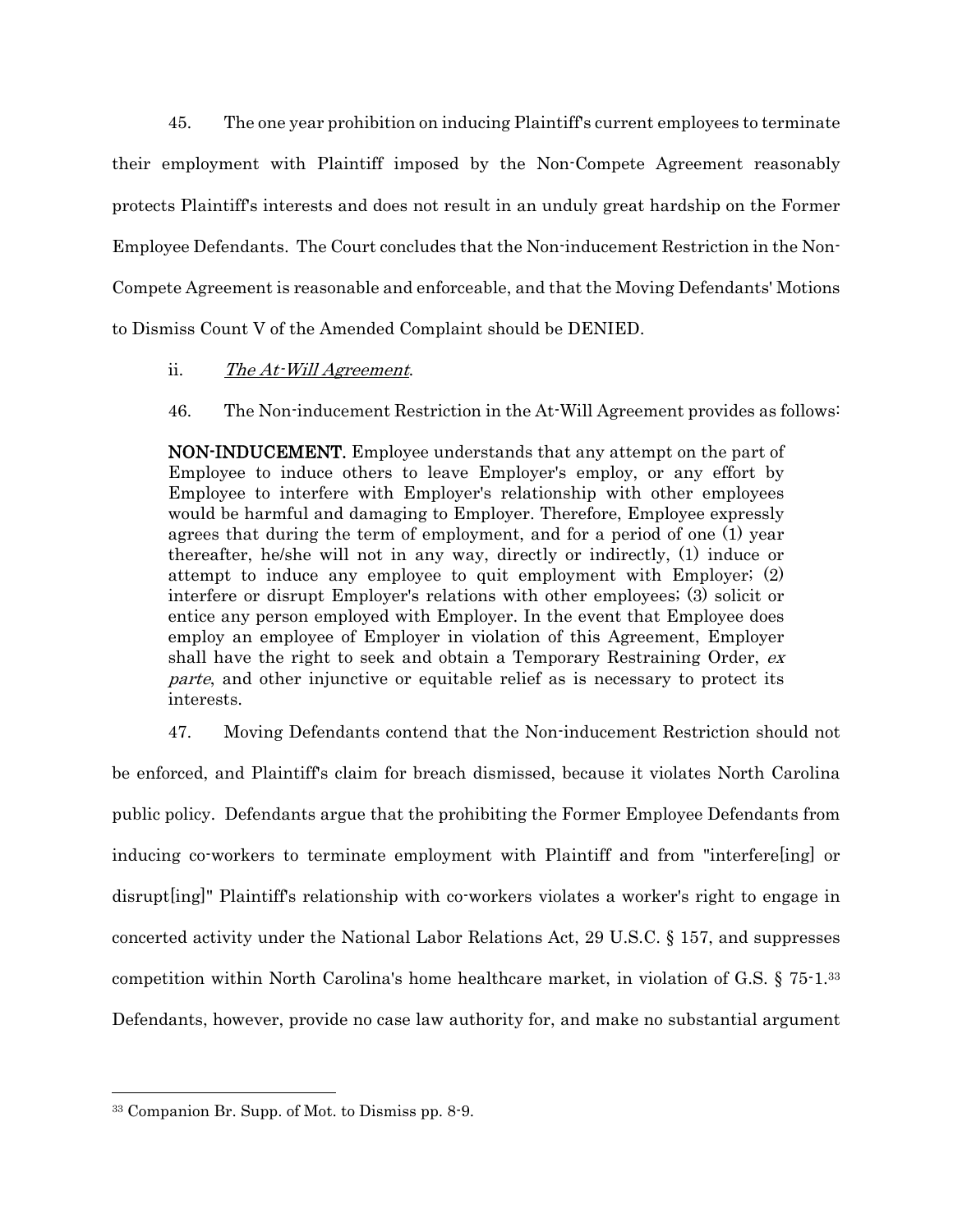regarding, either proposition. Likewise, Plaintiff devotes four sentences of its brief to responding to Defendants' contention, and cites to no authority in opposition. Defendants' argument that the Non-inducement Restriction violates G.S. § 75-1 is significantly undermined by the fact that, as noted above, North Carolina's appellate courts have held that such restrictions on inducing a former employer's employees can be enforceable. In addition, Defendant has cited to no source for the contention that there is a North Carolina public policy in favor of protecting employee concerted activity. Accordingly, at this stage of the action, the Court concludes that Defendants' motions to dismiss Count VI should be DENIED.

### D. Enforceability of Mary Jacob's Restrictive Covenants.

48. Defendant Mary Jacobs claims that she began working for Plaintiff six months before Plaintiff made her sign the At-Will Agreement without providing her any new consideration. Restrictive covenants agreed upon and entered into after the execution of one's employment agreement are invalid if not supported by new consideration independent of continued employment. Young v. Mastrom, Inc., 99 N.C. App. 120, 123, 392 S.E.2d 446, 448 (1990).

49. In reviewing a 12(b)(6) Motion to Dismiss, the Court is to liberally construe whether the allegations of the complaint, treated as true, are sufficient to state a claim upon which relief may be granted under some legal theory. The Amended Complaint alleges that Plaintiff hired Mary Jacobs "in the capacity as an office manager in January, 2015." In response, Mary Jacobs has submitted an affidavit stating that she was initially employed by Plaintiff around July 28, 2014. Because the affidavit contains information outside of the pleadings, the Court chooses to exclude the affidavit as provided for in Rule 12(b). Treating the allegations of the Amended Complaint as true, Plaintiff has alleged that Mary Jacobs entered into the restrictive covenants at the time she was hired as an office manager. Since Plaintiff alleges that the covenants are supported by the consideration of initial employment,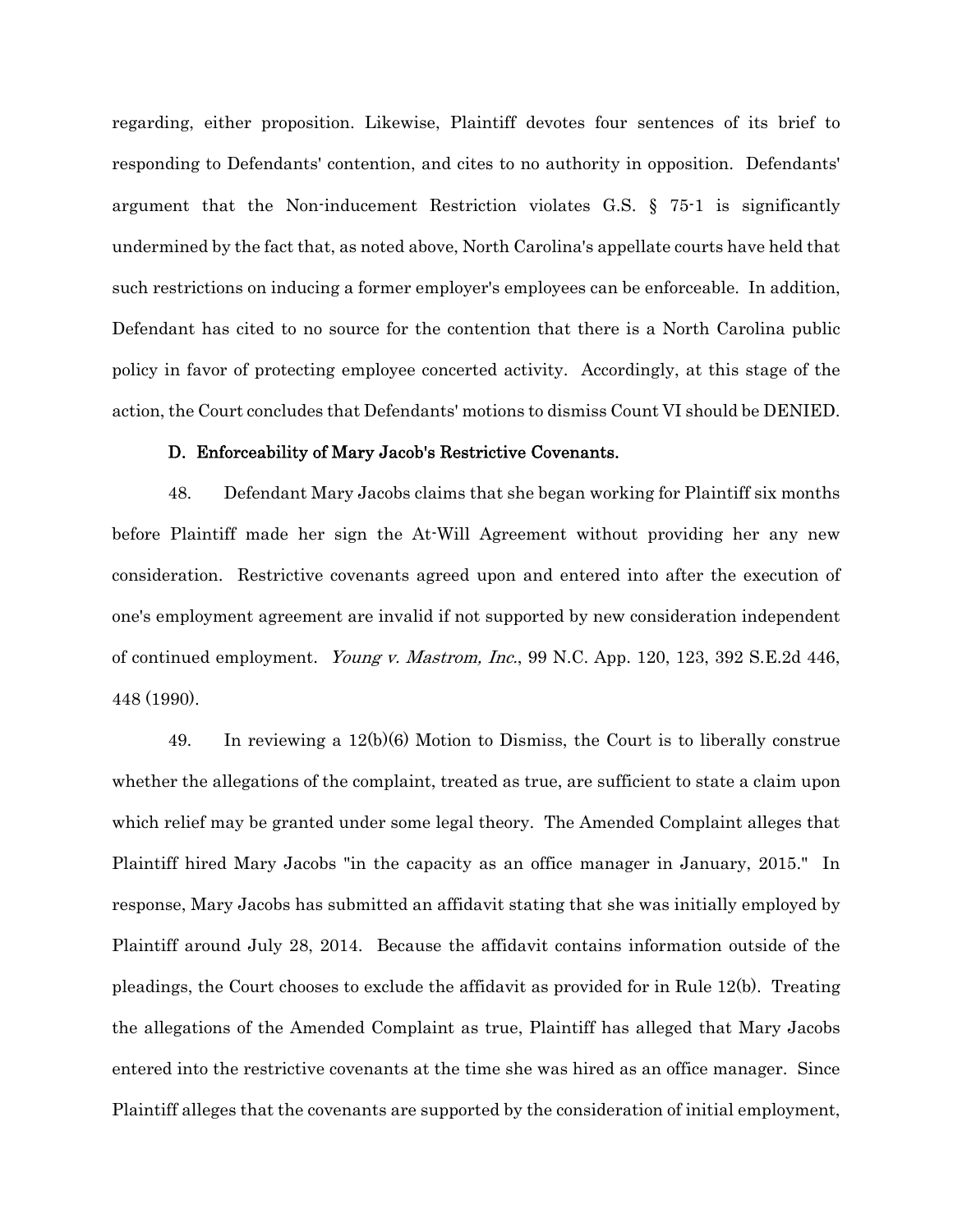Mary Jacobs' Motion to Dismiss the breach of contract claims against her for lack of consideration should be DENIED.

### E. Tortious Interference.

50. In Count VII of Verified Amended Complaint, Plaintiff alleges that Defendants tortiously interfered with Plaintiff's contracts with it customers by inducing them to "terminate their contractual relationship with the Plaintiff and to hire the Defendant Companion" to provide their home health care.<sup>34</sup> In Count VIII, Plaintiff alleges that Mary Jacobs, Harris, Companion and Graham interfered with Plaintiff's contracts by "intentionally induc[ing] the Plaintiff's employees to terminate their contractual relationship with Plaintiff and to obtain employment with Companion."35 In order to prevail on a claim for tortious interference with contract, a plaintiff must establish the following: (1) a valid contract existed between the plaintiff and a third party that conferred upon plaintiff contractual right against the third party; (2) the defendant was aware of the contract; (3) the defendant intentionally induced the third party not to comply with the contract; (4) the defendant did so without justification and (5) actual injury to plaintiff resulted. *Kuykendall*, 322 N.C. at 661, 370 S.E.2d at 387 (1988); White v. Cross Sales & Eng'g Co., 177 N.C. App. 765, 768–69, 629 S.E.2d 898, 901 (2006). "Interference with a contract is justified if it is motivated by a legitimate business purpose, as when the plaintiff and the defendant, an outsider, are competitors." Beverage Sys. of the Carolinas, LLC v. Associated Bev. Repair, LLC, 784 S.E.2d 457, 462, 2016 N.C. LEXIS 177, \*13 (N.C. 2016) (internal quotations omitted).

i. Tortious Interference with Customer Contracts.

51. Plaintiff alleges that Defendants interfered with "valid contracts and business relationship (sic)  $\Box$  between the Plaintiff and its customers conferring upon the Plaintiff a

<sup>34</sup> Am. Compl. ¶ 79.

 $35$  *Id.*  $\llbracket 84.$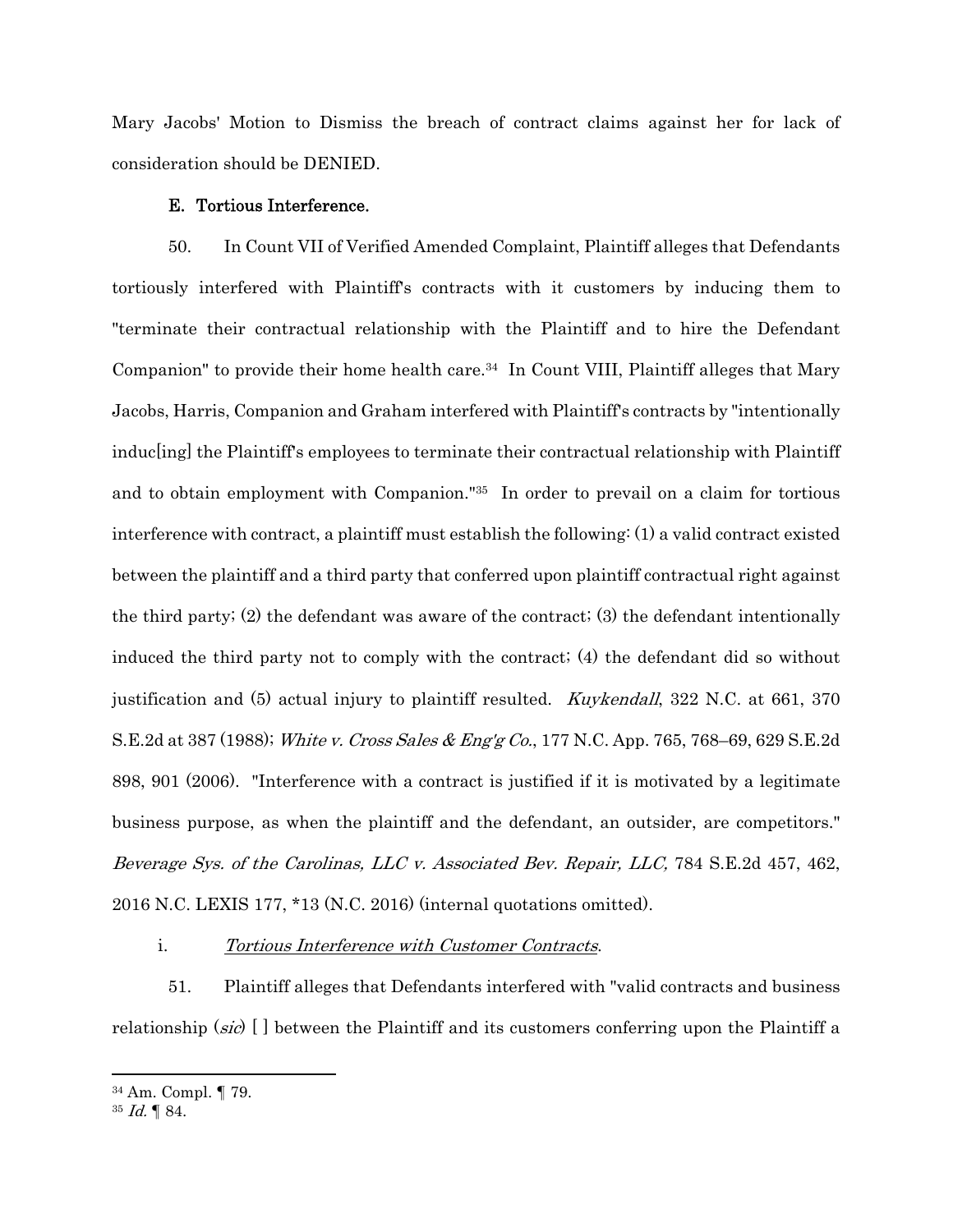contractual right to receive payment in consideration for providing home care services to the Plaintiff's customers."36 Defendants argue that Plaintiff's claim must fail because Plaintiff has not identified specific customers with whom Defendants interfered, because Plaintiff does not allege that it had contracts "to provide its patients with home health care for a definite period of time," and because Plaintiff did not allege Defendants prevented Plaintiff from receiving any payments it was due from its clients.37 Plaintiff does not expressly address this claim in its brief.

52. While specificity in pleading probably is the better course, Defendants have pointed the Court to no authority that would support the position that Plaintiff is required to allege the particular clients with whom Defendants interfered in order to survive a motion to dismiss. In addition, the fact that the client relationships at issue may have been terminable at-will, and not for a definite term, is not fatal to the claim for tortious interference at this early stage of the case. S. Fastening Sys. v. Grabber Constr. Prods., 2015 NCBC LEXIS 42, \*22-23 (N.C. Super. Ct. 2015) (fact that customer relationships with which the defendant allegedly interfered were at will was not basis for dismissal; citing *Childress v. Abeles*, 240 N.C. 667, 678, 84 S.E. 2d 176, 184 (1954). Finally, although Plaintiff does not allege that Defendants interfered with payments it was due from its customers, the allegations that Plaintiff had existing customer relationships with which Defendants interfered is sufficient at this stage to survive dismissal of the claim. Accordingly, the Court concludes and that the Moving Defendants' Motions to Dismiss Count VII of the Amended Complaint should be DENIED.

<sup>36</sup> Am. Compl. ¶ 77.

<sup>37</sup> Companion's Br. Supp. Mot. to Dismiss pp. 13-14.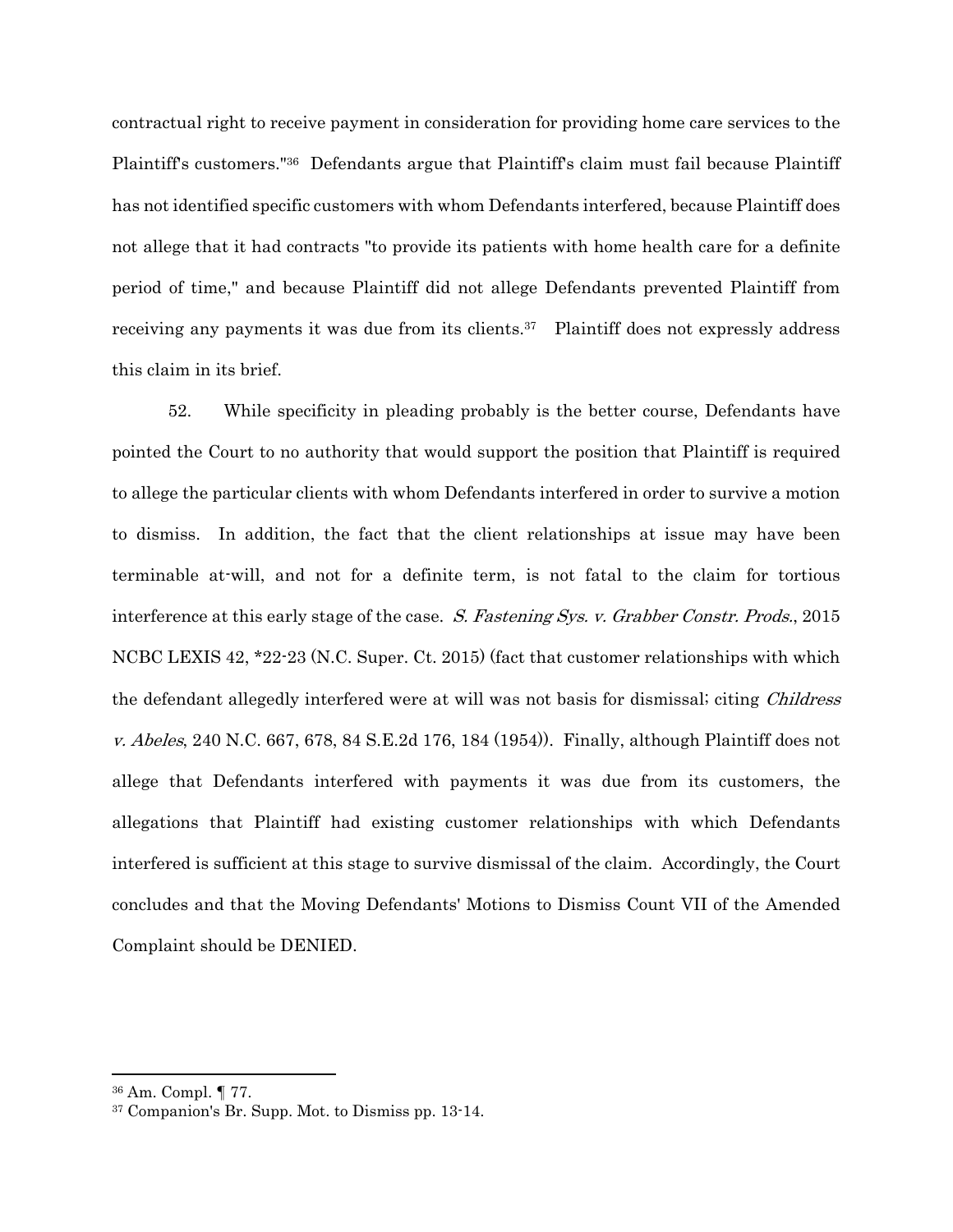#### ii. Tortious Interference with Employee Contracts.

53. Plaintiff alleges that it had contracts with the Former Employee Defendants in which they agreed "not to engage in certain conduct as set forth in the contracts" and that Companion, Graham, Mary Jacobs and Harris, "intentionally induced Plaintiff's employees to terminate their contractual relationship with Plaintiff to obtain employment with Companion."38 Plaintiff alleges that the Defendants engaged in this conduct "without justification" in a "malicious and blatant attempt to destroy the Plaintiff's business."39 Defendants argue that Plaintiff's claim should be dismissed because each employee's at-will employment status with Plaintiff precludes a valid claim of tortious interference with their employment contracts, because Plaintiff's failed to allege that the Companion, Graham, Mary Jacobs, and Harris had knowledge of the restrictive covenants, and that Plaintiff has failed to allege that Defendants lacked a legitimate business purpose for interfering with the employment agreements.

54. Moving Defendants correctly point out that an at-will employee may end her employment at any time for any reason and that such an agreement is terminable, with or without cause, at the will of either party. Our supreme court, however, has held that a claim for interference with contract can be based on an at-will employment relationship. Peoples Sec. Life Ins. Co. v. Hooks, 322 N.C. 216, 221, 367 S.E.2d 647, 650 (N.C. 1988) ("The mere fact that the plaintiff's employment contracts with the employees in question were terminable at will does not provide the defendant a defense to the plaintiff's claim for tortious interference.") (citing Childress, 240 N.C. at 678, 84 S.E. 2d at 184).

55. In addition, Plaintiff has alleged that the former employees had enforceable agreements restricting them from competing and soliciting customers following termination

<sup>38</sup> Am. Compl. ¶¶ 82, 84.

<sup>39</sup> Id. at ¶ 85.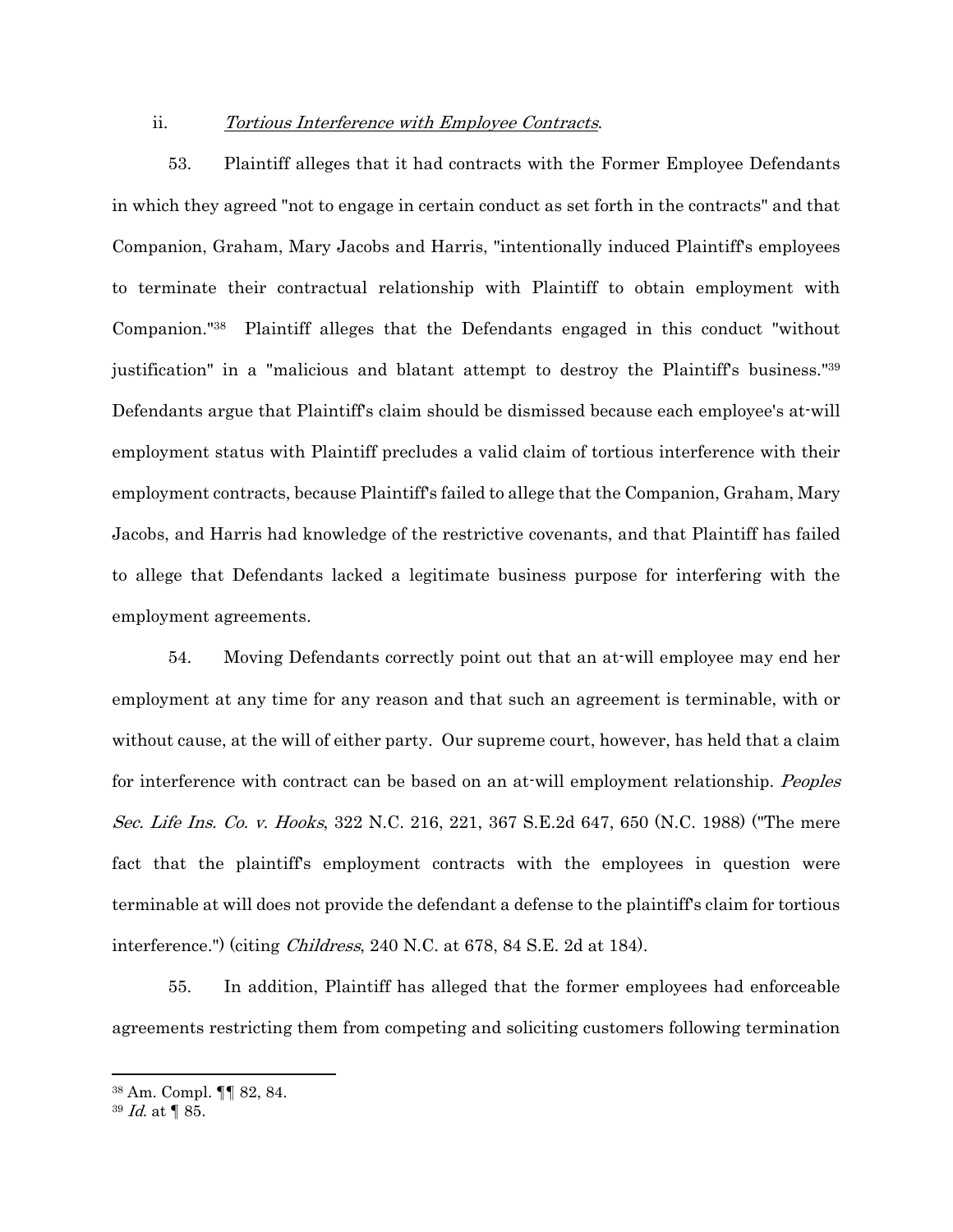of employment. Such agreements would support a claim for intentional interference with contract even if the employee was at-will. Hooks, 322 N.C. at 221, 367 S.E.2d at 650 (finding that the plaintiff could pursue claim for tortious interference with contract when at-will employee had a non-compete covenant). Moving Defendants' contention that Plaintiff did not allege knowledge of the agreements is simply wrong. In paragraph 41 of the Amended Complaint, Plaintiff alleges that "[a]t all times relevant to the individual Defendants' conspiracy, [ ] Graham and Companion were aware of the existence of the terms of the individual Defendants' employment contracts with Plaintiff and consciously and knowingly encouraged the individual Defendants to breach their contracts."40 Plaintiff also alleges that the Former Employee Defendants "were aware of the contractual relationship (sic) each other had with the Plaintiff.<sup>"41</sup> The Court deems these allegations true for the purpose of this 12(b)(6) analysis. Sutton, 277 N.C. at 98, 176 S.E.2d at 163.

56. Finally, Moving Defendants argue that Plaintiff has "failed to plead sufficient facts to overcome [ ] Defendants' defense of legitimate business interest."42 The Court interprets this as an argument that Plaintiff failed to plead that Defendants acted without justification. In Sec. Life Ins. Co. v. Hooks the Supreme Court summarized the law regarding this issue as follows:

A motion under Rule 12(b)(6) should be granted when the complaint reveals that the interference was justified or privileged. . . . "The privilege [to interfere] is conditional or qualified; that is, it is lost if exercised for a wrong purpose. In general, a wrong purpose exists where the act is done other than as a reasonable and *bona fide* attempt to protect the interest of the defendant which is involved." In determining whether an actor's conduct is justified, consideration is given to the following: the circumstances surrounding the interference, the actor's motive or conduct, the interests sought to be advanced, the social interest in protecting the freedom of action of the actor and the contractual interests of the other party. If the defendant's only motive is a malicious wish to injure the plaintiff, his actions are not justified. If, however,

<sup>40</sup> Am. Compl. ¶ 41.

<sup>&</sup>lt;sup>41</sup> *Id.* at  $\P$  83.  $\mu$ <sup>2</sup> Companion's Br. Supp. Mot. to Dismiss pp. 15-16.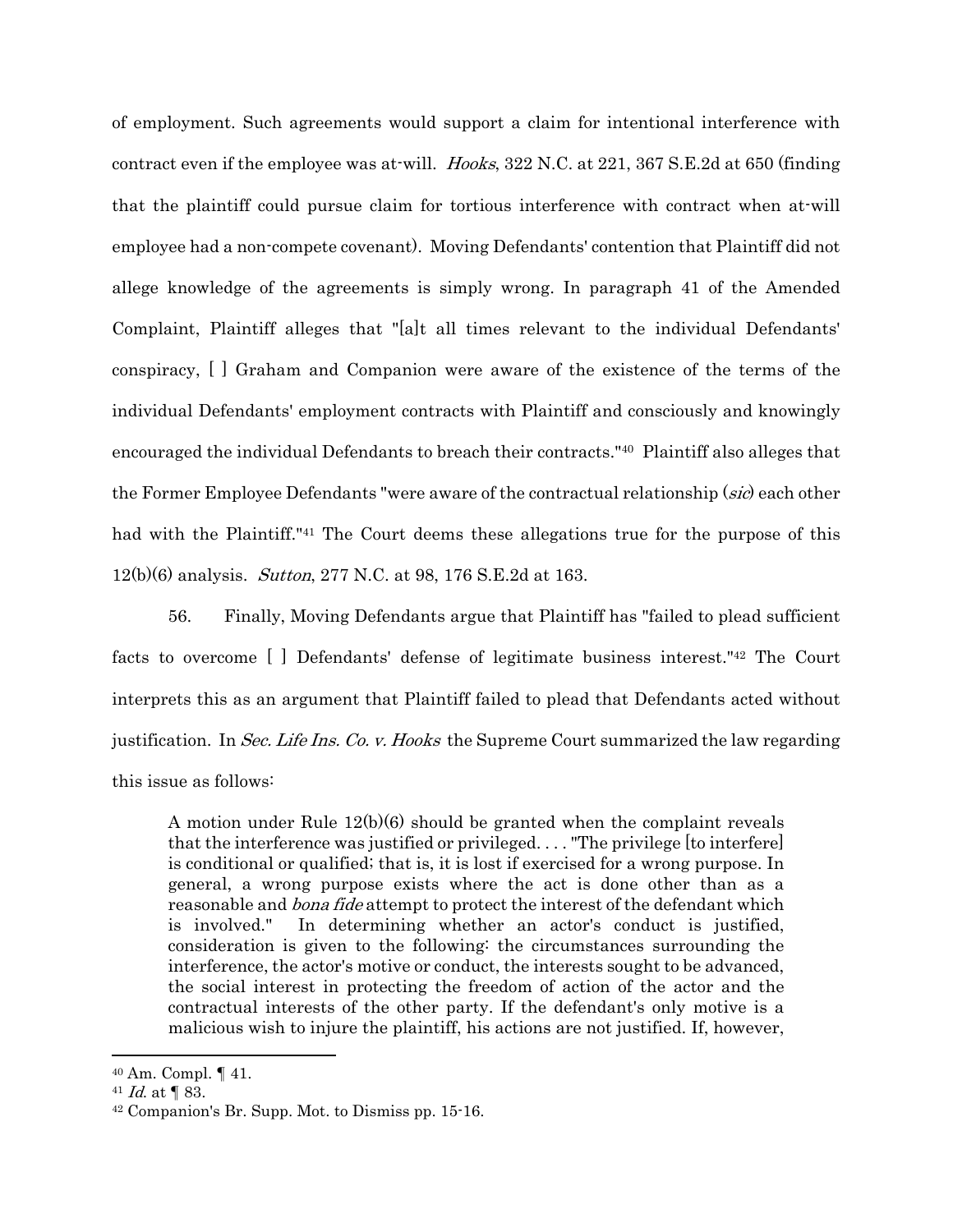the defendant is acting for a legitimate business purpose, his actions are privileged. Numerous authorities have recognized that competition in business constitutes justifiable interference in another's business relations and is not actionable so long as it is carried on in furtherance of one's own interests and by means that are lawful.

322 N.C. at 220-221, 367 S.E.2d at 650 (citations omitted).

57. Here, Plaintiff alleges that Graham and Companion knew about the terms of the Former Employee Defendants' employment contracts with Plaintiff and "consciously and knowingly encouraged the individual Defendants to breach their contracts,"43 and did so "without justification" in a "malicious and blatant attempt to destroy the Plaintiff's business."44 Although the distinction between seeking to destroy a competitor and a lawful competitive interest may be blurry, the Court believes Plaintiff's allegation of a specific plan or scheme to destroy Plaintiff's business goes beyond reasonable competitive behavior. The Court must accept the Plaintiff allegations, and concludes that Moving Defendants' Motions to Dismiss Count VIII of the Amended Complaint should be DENIED.

#### F. Unfair and Deceptive Trade Practices.

58. In Count IX, Plaintiff claims that Defendants violated the North Carolina Unfair and Deceptive Trade Practices Act, G.S. § 75-1.1 et seq. (the "UDTPA"). Plaintiff alleges that the Former Employee "Defendants used their influence and close contact with the Plaintiff's customers to entice and persuade the Plaintiff's customers to terminate their business relationship with Plaint for the direct benefit of the [Former Employee] Defendants and Companion."45 Defendants contend that Plaintiff's claim should be dismissed because it "does not fit within the paradigm of business-versus-business cases under [the] UDTPA"

<sup>43</sup> Am. Compl. ¶ 41.

 $44$  *Id.* at  $\sqrt{85}$ .

 $45$  *Id.* at  $\sqrt{\ }$  89.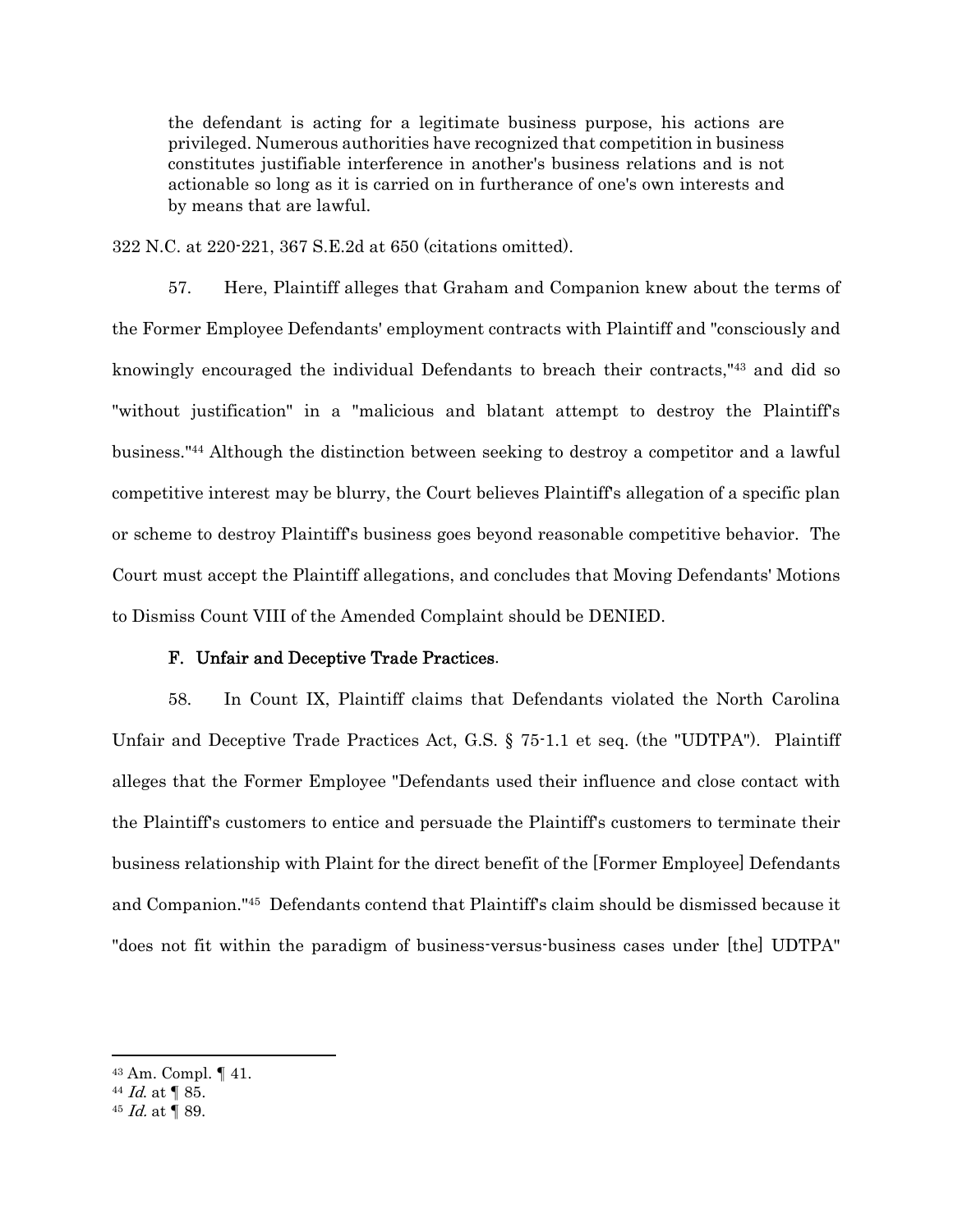because Companion "was not engaged in commercial dealings with Plaintiff."46 Defendants also argue that Plaintiff has not alleged that Plaintiff engaged in an unfair or deceptive act.47

59. G.S. § 75-1.1 provides that "[u]nfair methods of competition in or affecting commerce, and unfair and deceptive acts or practices in or affecting commerce, are declared unlawful." To succeed on a claim under G.S.  $\S$  75-1.1, a plaintiff must show that  $(1)$  the defendant committed an unfair or deceptive act or practice, (2) the action in question was in or affecting commerce, and (3) the act proximately caused injury to the plaintiff. Capital Res., LLC v. Chelda, Inc., 223 N.C. App. 227, 239, 735 S.E.2d 203, 212 (2012). "A practice is unfair when it offends established public policy as well as when the practice is immoral, unethical, oppressive, unscrupulous, or substantially injurious to consumers." *Huff v. Autos* Unlimited,  $124$  N.C. App.  $410$ ,  $413$ ,  $477$  S.E. 2d  $86$ ,  $88$  (1996). "A practice is deceptive if it has the capacity or tendency to deceive; proof of actual deception is not required." Id. Whether a trade practice is unfair or deceptive depends upon the facts of each case and their impact on the parties. Marshall v. Miller, 302 N.C. 539, 548, 276 S.E.2d 397, 403 (1981). Although its drafters included "in or affecting commerce" in G.S. § 75-1.1 to benefit consumers, North Carolina case law provides that "in or affecting commerce" extends to businesses-to-business affairs in the context of a tortious interference with contract claim. Hajmm Co. v. House of Raeford Farms, Inc., 328 N.C. 578, 592, 403 S.E.2d 483, 492 (1991); Kuykendall, 322 N.C. at 665, 370 S.E.2d at 389.

60. Defendants' first contention, that the UDTPA does not extend to claims arising out of an employer interfering with its competitors' non-competition agreements, has been squarely rejected by our appellate courts. *Kuykendall*, 322 N.C. at 664, 370 S.E.2d at 389; Roane-Barker v. Southeastern Hosp. Supply Corp., 99 N.C. App. 30, 41, 392 S.E.2d 663, 670

<sup>46</sup> Companion's Br. Supp. Mot. to Dismiss p. 18.

<sup>47</sup> Id. at p. 20.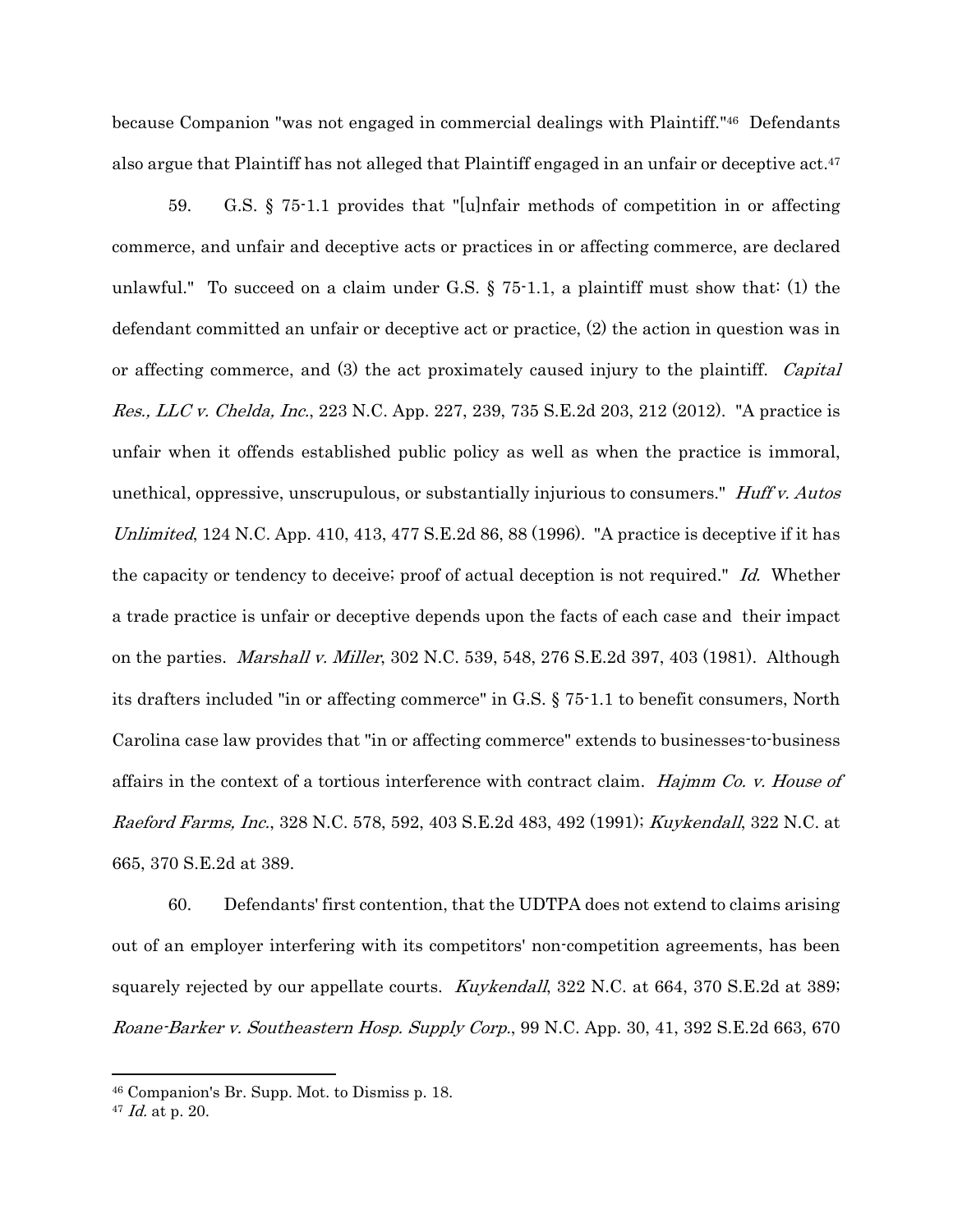(1990). Since Plaintiff has adequately alleged that Companion tortiously interfered with Plaintiff's customer relationships and with its former employees' restrictive covenants, Defendants' motion to dismiss on these grounds must be rejected. Additionally, Plaintiff's specific allegation that Companion Defendants secretly conspired with Mary Jacobs and Harris to solicit and entice Plaintiff's employees to work for, and bring their patients to, Companion Home Care in a "plan or scheme to destroy Plaintiff's business,"48 supports an inference of unfair and deceptive behavior that offends public policy. Since the Amended Complaint, and its reference to Plaintiff's allegedly secret scheme to destroy Plaintiff's business, must be deemed true in determining a  $12(b)(6)$  motion to dismiss, Defendants' Motions to Dismiss Count IX of the Amended Complaint should be DENIED.

### G. Misappropriation of Trade Secrets.

61. Plaintiff alleges that Defendants misappropriated its trade secrets in violation of the North Carolina Trade Secrets Protection Act, G.S. § 66-152, by providing to Companion Defendants "information regarding the identity of the Plaintiff's customers as well as information regarding [the] contractual relationship[s] between the Plaintiff and these customers."49 (Count X). "A 'trade secret' by definition means business or technical information, including but not limited to a formula, pattern, program, device, compilation of information, method, technique, or process that derives independent or potential value from not being generally known or readily ascertainable through independent development." GE Betz, Inc. v. Conrad, 231 N.C. App. 214, 233, 752 S.E.2d 634, 649 (2013). "Misappropriation" is defined as the acquisition, disclosure, or use of a trade secret of another without express or implied authority or consent, unless such a trade secret was arrived at by independent development, reverse engineering, or was obtained from another person with a right to

<sup>48</sup> Am. Compl. ¶¶ 33-36.

 $49$  *Id.* at  $\P$  99.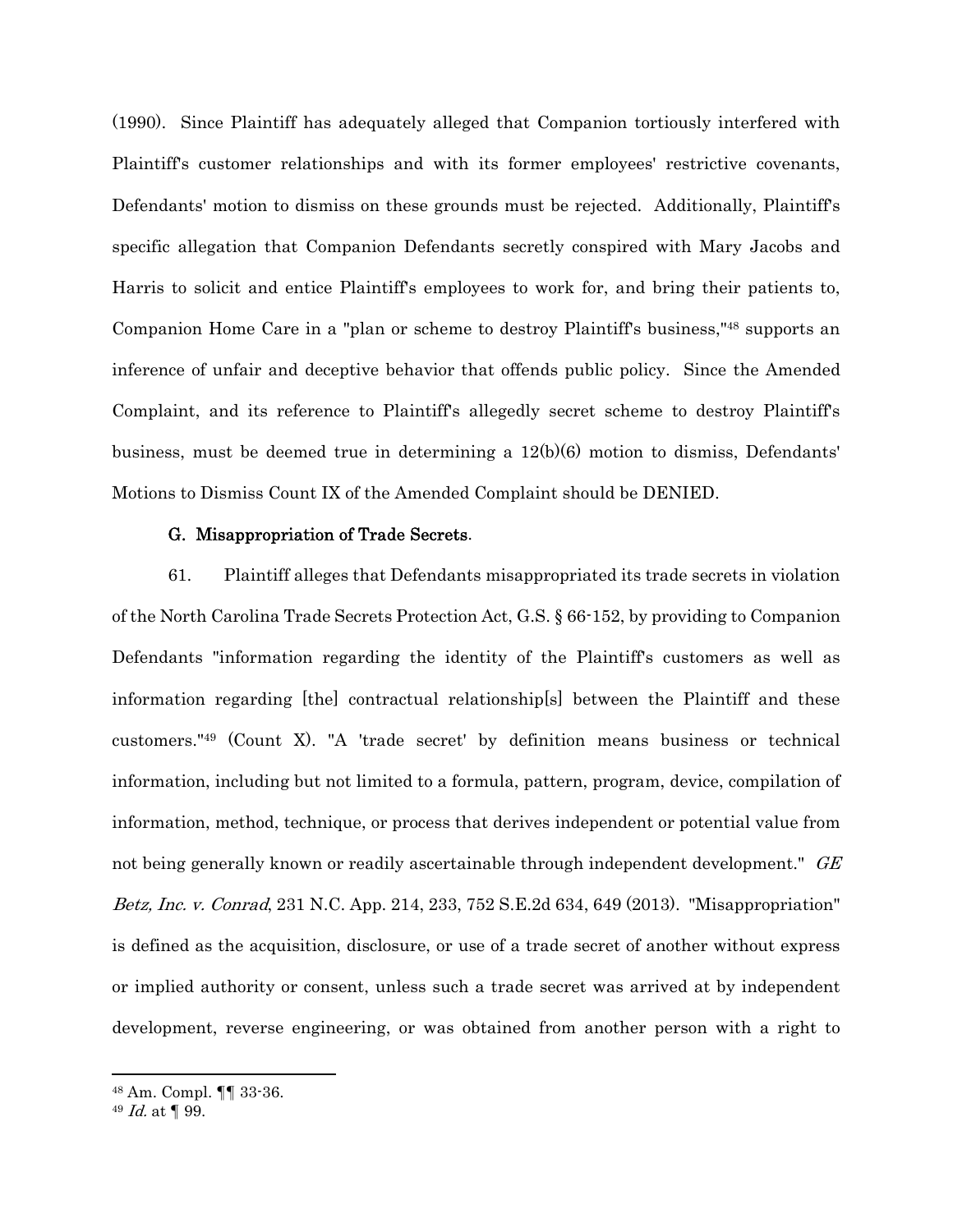disclose the trade secret. G.S.  $\S 66-152(1)$ . A *prima facie* case for misappropriation may be made by showing that the defendant (1) knew or should have known of the trade secret and (2) had a specific opportunity to acquire the trade secret for use or disclosure or has actually acquired, disclosed, or used the trade secret without express or implied consent of authority from the owner. GE Betz, 231 N.C. App. at 233, 752 S.E.2d at 649. The trade secret must be pleaded with particularity to enable a defendant to understand exactly what he is accused of misappropriating and to allow the Court to decide whether a misappropriation has occurred. Id. at 234, 752 S.E.2d at 649. Generally, information such as names or addresses of an employer's customers gained during the performance of an employee's duties is not a trade secret. Kadis v. Britt, 224 N.C. 154, 162, 29 S.E.2d 543, 548 (1944); Amerigas Propane, L.P. v. Coffey, 2015 NCBC LEXIS 98, \*33 (N.C. Super. Ct. 2015) ("Under North Carolina law, customer information maintained in the memory of a departing employee is not a trade secret.").

62. The Court concludes that Plaintiff's allegations do not even remotely support a claim that the information regarding the names of customers that the former employees serviced and the nature of the "contractual relationships" Plaintiff had with the customers were trade secrets. The cases cited by Plaintiff in its brief involving compilations of customer data including information such as pricing, bidding formulas, and customer ordering histories are inapposite.<sup>50</sup> Accordingly, Moving Defendant's motion to dismiss Count X of the Amended Complaint should be GRANTED.

 $50$  Pl.'s Br. Opp. Mot. to Dismiss p. 22-23; *e.g.*, *GE Betz*, 231 N.C. App. at 234, 752 S.E.2d at 649 ("chemical formulations, pricing information, customer proposals, historical costs, and individualized sales data"); Sunbelt Rentals Inc. v. Head & Engquist Equip., L.L.C., 174 N.C. App. 49, 55, 620 S.E.2d 222, 227 (2005) ("preferred customer pricing, employees' salaries, equipment rates, fleet mix information, budget information and structure of the business"); South Fastening Sys. v. Grabber Constr. Prods., 2015 NCBC LEXIS 42, \*11 (N.C. Super. Ct. 2015) ("confidential customer information such as customer contact information and customer buying preferences and history . . . confidential freight information, sales reports, prices and terms books, sales memos, sales training manuals,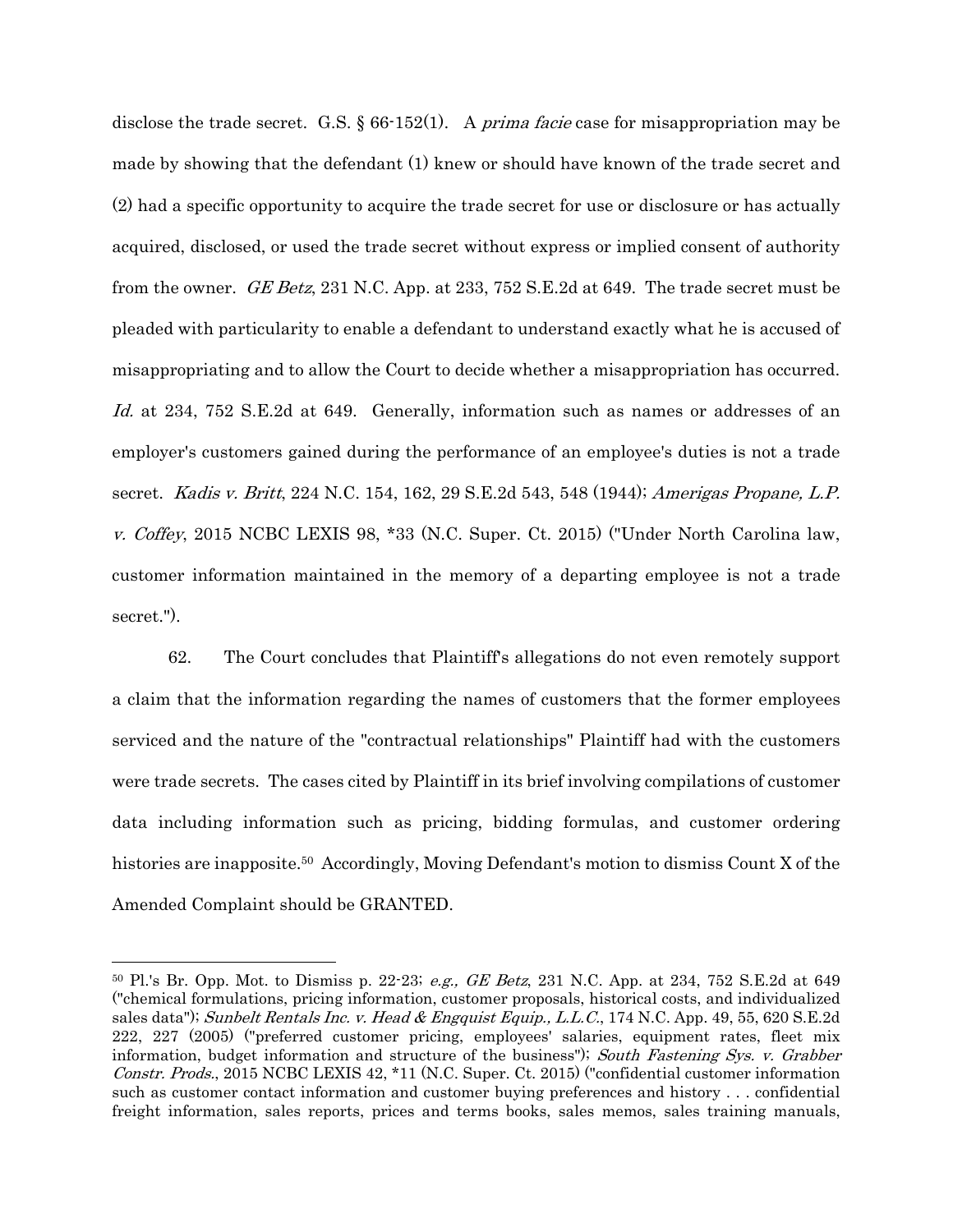### H. Breach of Fiduciary Duty.

63. In Count XI of the Amended Complaint, Plaintiff alleges the Former Employee Defendants owed to Plaintiff, and breached, fiduciary duties by "engaging in conduct which was not in the best interest of the Plaintiff and was specifically designed, in bad faith, to damage Plaintiff and Plaintiff's business."51 Mary Jacobs, Shanita Harris, and Kourtney Jacobs have moved to dismiss the claims for breach of fiduciary duty on the grounds that they were mere employees of Plaintiff, and did not hold positions that created fiduciary obligations to Plaintiff.

64. In order to establish a claim of breach of fiduciary duty, a plaintiff must show (1) the existence of a fiduciary duty, and (2) that the fiduciary failed to "act in good faith and with due regard to plaintiff's interests." White v. Consolidated Planning Inc., 166 N.C. App. 283, 293, 603 S.E.2d 147, 155 (2004). A fiduciary relationship arises when "there has been a special confidence reposed in one who in equity and good conscience is bound to act in good faith and with due regard to the interests of the one reposing confidence." Harrold v. Dowd, 149 N.C. App. 777, 784, 561 S.E.2d 914, 919 (2002). Such a fiduciary relationship "extends to any possible case in which a fiduciary relationship exists in fact, and in which there is confidence reposed on one side, and *resulting domination and influence on the other.*" Dalton v. Camp, 353 N.C. 647, 652, 548 S.E.2d 704, 707-708 (2001) (emphasis in original) (internal citations omitted). The standard for establishing a fiduciary relationship is demanding. "Only when one party figuratively holds all the cards—all the financial power or technical information, for example—have North Carolina courts found that the 'special circumstance'

commission reports, and information concerning SFS's relationship with its vendors"); Koch Measurement Devices, Inc. v. Armke, 2013 NCBC LEXIS 45, \*8 (N.C. Super. Ct. 2013) ("(a) customer lists including names, contact persons, addresses and phone number of Koch's customers; (b) the ordering habits, history and needs of Koch's customers and (c) Koch's pricing and inventory management strategies").

<sup>51</sup> Am. Compl. ¶¶ 103-09.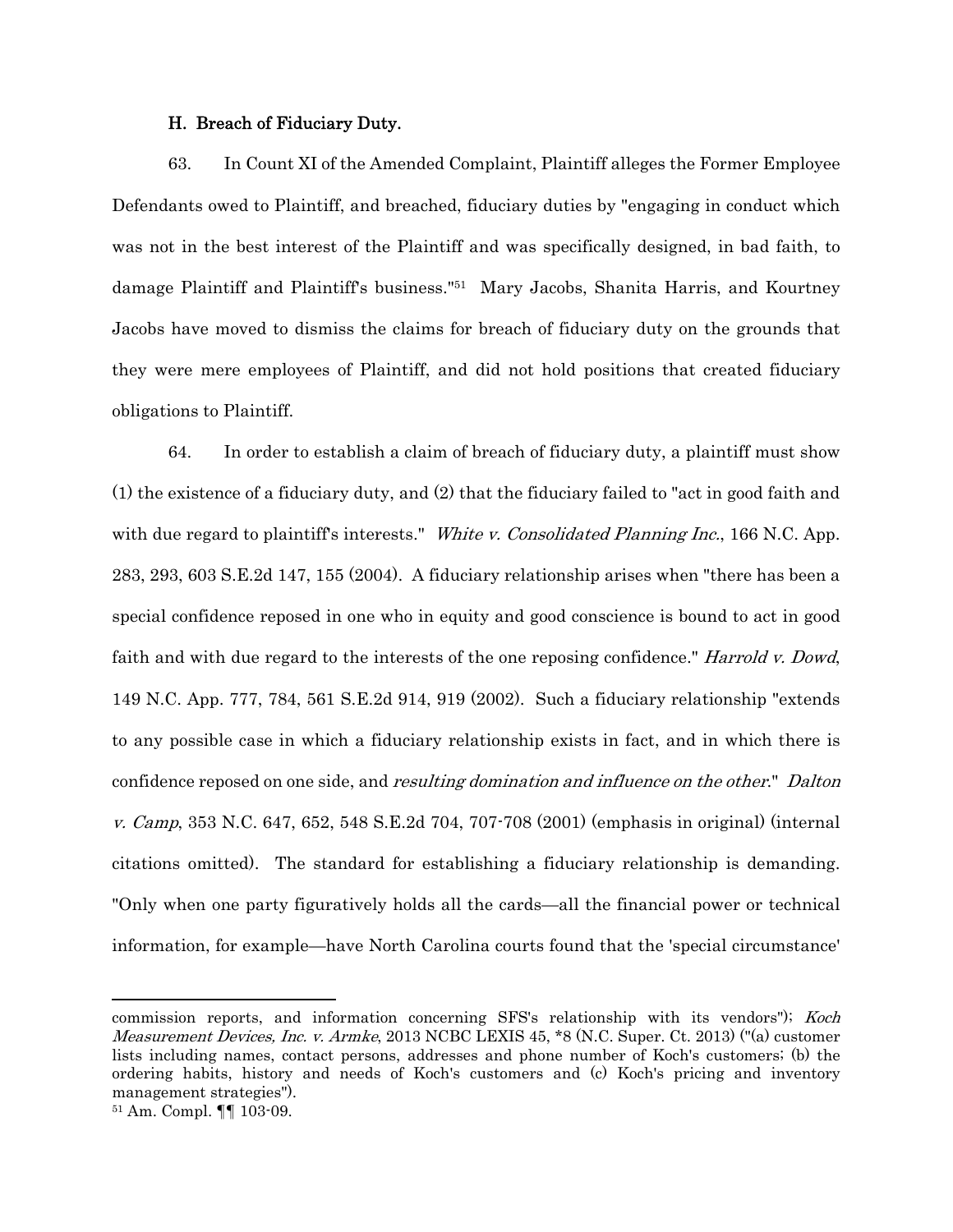of a fiduciary relationship has arisen." Highland Paving Co. v. First Bank, 227 N.C. App. 37, 42, 742 S.E.2d 287, 292 (2013) (quoting *Crumley & Associates, P.C. v. Charles Peed &* Associates, P.A., 219 N.C. App. 615, 620-21, 730 S.E.2d 763, 767 (2012)). North Carolina courts have held a typical employer/employee relationship insufficient to establish a fiduciary duty. Dalton v. Camp, 353 N.C. at 652, 548 S.E.2d at 708. For a fiduciary duty to exist in the employer-employee relationship it is not enough that the employee was one in whom the employer placed confidence or who had a duty to act in good faith towards their employer. Id. "[S]uch circumstances, . . ., define the nature of virtually all employer-employee relationships." Id. Rather, the facts must show that the "employer ... was somehow subjugated to the improper influences or domination of his employee." Id.

65. Plaintiff concedes that "[a]s a general rule, the typical employer/employee relationship is insufficient to establish a fiduciary relationship."52 Nevertheless, Plaintiff contends that the Former Employee Defendants' "direct and constant contact" with Plaintiff's clients placed the former employees in a position of "domination and influence" over Plaintiff's customers and its business. While such customer contact demonstrates the Plaintiff placed a certain level of confidence in the Former Employee Defendants to act in good faith with regard to Plaintiff's interests, it does not place the former employees in a position of domination and control over Plaintiff. The Court concludes that the allegations in the Amended Complaint are not sufficient to place the relationships between Plaintiff and Mary Jacobs, Shanita Harris, or Kourtney Jacobs outside of the typical employee-employer relationship and do not support a claim that these three former employees owed a fiduciary duty to Plaintiff. Accordingly, Mary Jacobs', Shanita Harris', and Kourtney Jacobs' motions to dismiss Count XI of the Amended Complaint should be GRANTED.

<sup>52</sup> Pl.'s Br. Opp. Jacobs' and Harris' Mot. to Dismiss p. 4.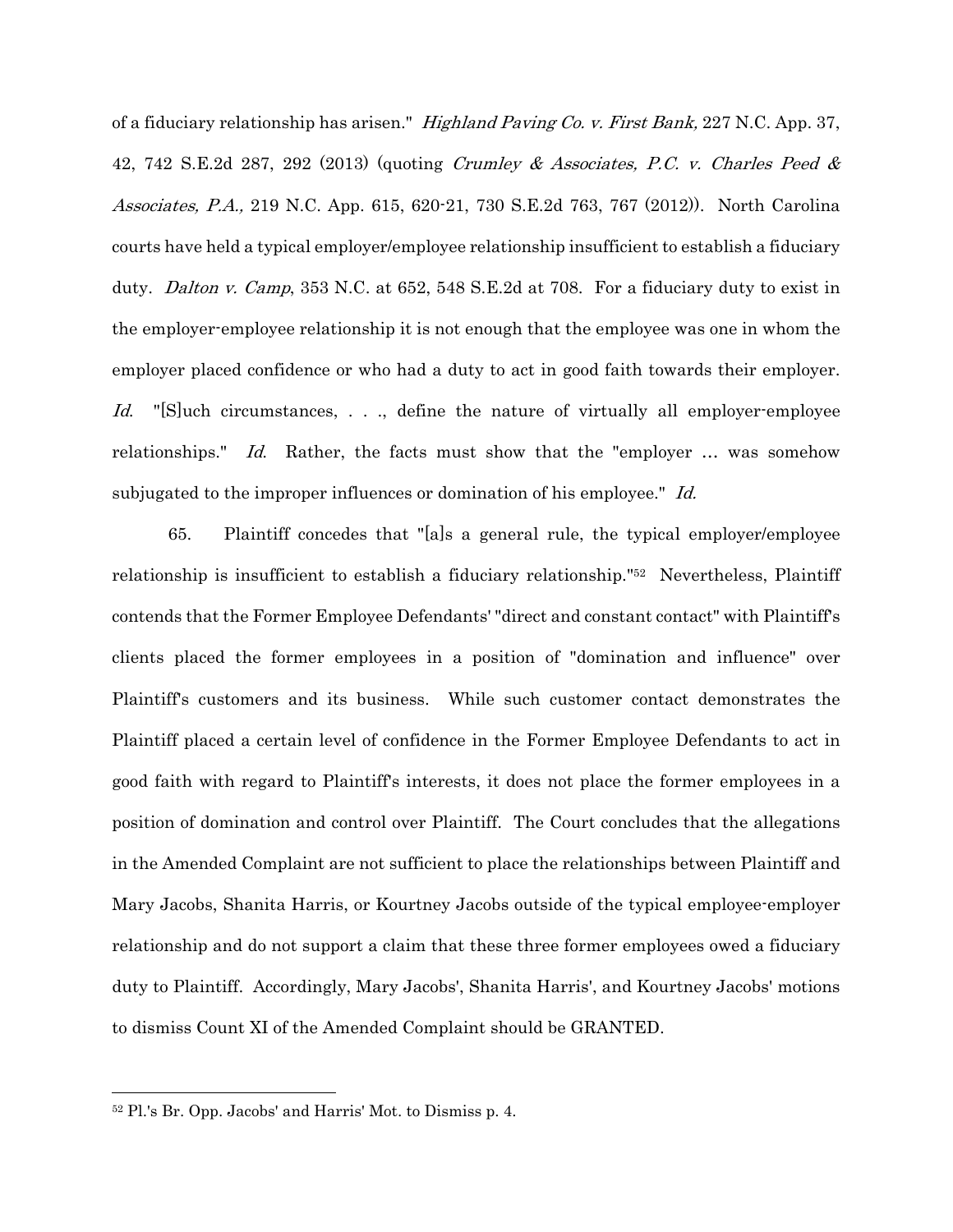## I. Conspiracy.

66. Plaintiff alleges that Defendants engaged in a civil conspiracy by soliciting and organizing the mass resignations of the Former Employee Defendants as part of "a common plan and scheme" to inflict injury upon Plaintiff.53 (Count XII). An action for civil conspiracy exists when "there is an agreement between two or more individuals to do an unlawful act or to do a lawful act in an unlawful way, resulting in injury inflicted by one or more of the conspirators pursuant to a common scheme." Daniel Boone Complex, Inc. v. Furst, 43 N.C. App. 95, 103, 258 S.E.2d 379, 386 (1979), disc. rev. denied, 299 N.C. 120, 261 S.E.2d 923 (1980). "It is well established that there is not a separate civil action for civil conspiracy in North Carolina," rather "civil conspiracy is premised on the underlying act." *Piraino Bros.*, LLC v. Atl. Fin. Group, Inc., 211 N.C. App. 343, 350, 712 S.E.2d 328, 333, (2011) (citations and quotation omitted).

67. Defendants rely on Bottom v. Bailey, 2014 N.C. App. LEXIS 1348, 767 S.E.2d 883, 890 (2014), and argue that Plaintiff has made only conclusory allegations of a civil conspiracy amongst individual Defendants that are not sufficient to support the claim. Bottom, however, is readily distinguishable. In Bottom, the court affirmed the dismissal of Plaintiff's conspiracy claim, holding that:

The claim suggests that defendants . . . conspired, but fails to allege how this conspiracy came to be, or when, or where, or why. The complaint asserts mere conclusions concerning the elements of civil conspiracy, without offering a scintilla of factual allegation in support of the claim.

Id.

68. Here, however, Plaintiff has made detailed allegations that the plan to orchestrate a mass exodus of Plaintiff's employees and their subsequent hiring by Companion was made between Mary Jacobs, Harris, and Companion in and around October, 2015, was

<sup>53</sup> Am. Compl. ¶ 111.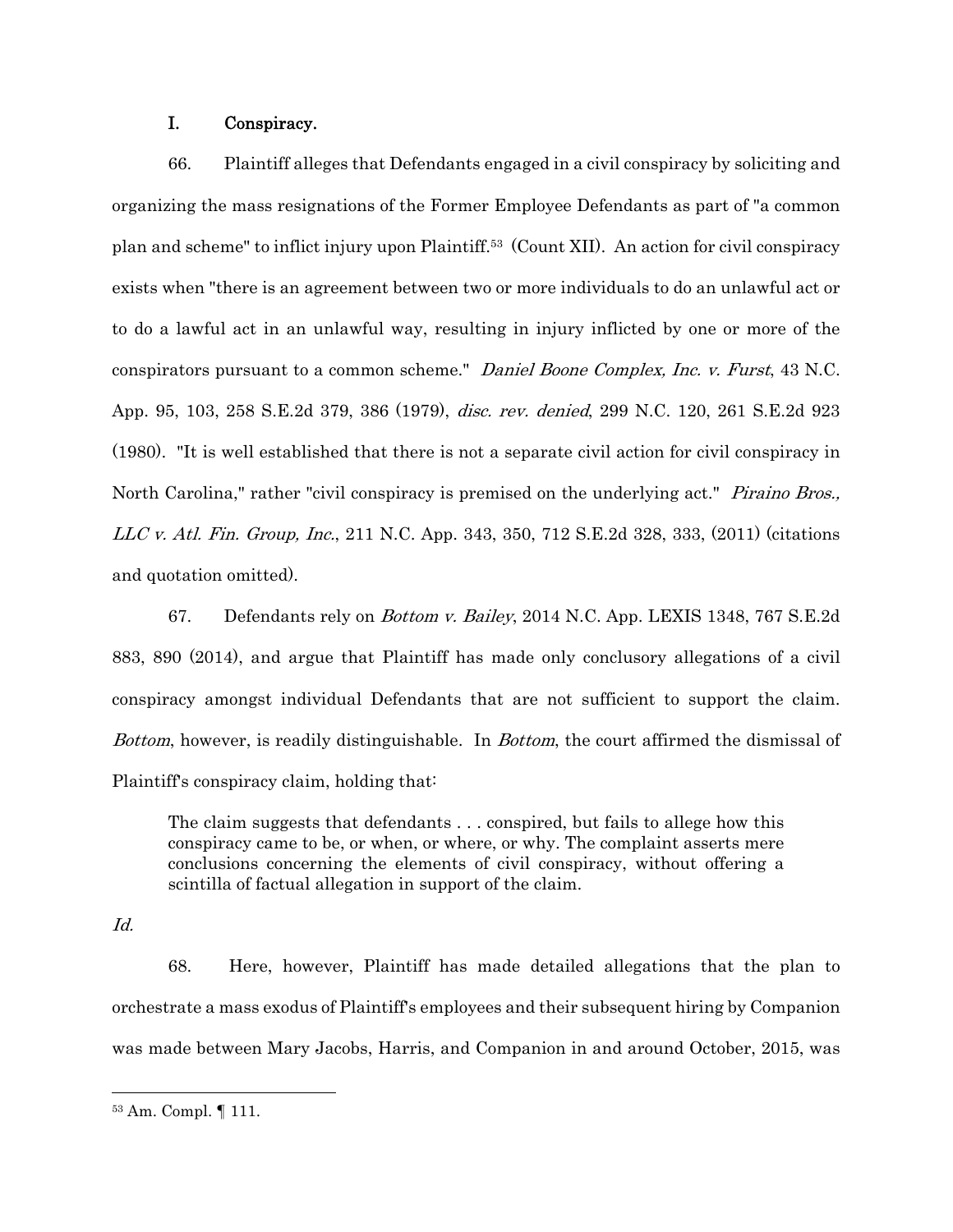facilitated through clandestine contacts between Jacobs and Companion, and was for the purpose of taking Plaintiff's customers serviced by the Former Employees and destroying Plaintiff's business. While Plaintiff ultimately may not be able to prove these allegations, the Court must accept them as true as this time. Since the Court has not dismissed some of Plaintiff's claims that could form the basis for a civil conspiracy, it cannot dismiss the claim for conspiracy. *RoundPoint Mortg. Co. v. Florez*, 2016 NCBC LEXIS 18, \*55 (N.C. Super. Ct. 2016). Accordingly, Moving Defendant's motion to dismiss Count XII of the Amended Complaint should be DENIED.

### THEREFORE, IT IS ORDERED that:

- a. The Motions to Dismiss Counts I and II of the Amended Complaint for breach of contract claims is GRANTED.
- b. The Motions to Dismiss Count III of the Amended Complaint for breach of contract claims is GRANTED in part and DENIED in part. The Motions to Dismiss Count III are DENIED as to the first sentence of the Non-solicitation Restriction. The second sentence of the Non-solicitation Restriction is not enforceable but can be struck from the covenant. Accordingly, the Motions to Dismiss Count III of the Amended Complaint is GRANTED with regard to the second sentence of the Nonsolicitation Restriction.
- c. The Motions to Dismiss Count IV of the Amended Complaint for breach of contract claims are DENIED.
- d. The Motions to Dismiss Count V of the Amended Complaint for breach of contract are DENIED.
- e. The Motions to Dismiss Count VI of the Amended Complaint for breach of contract are DENIED.